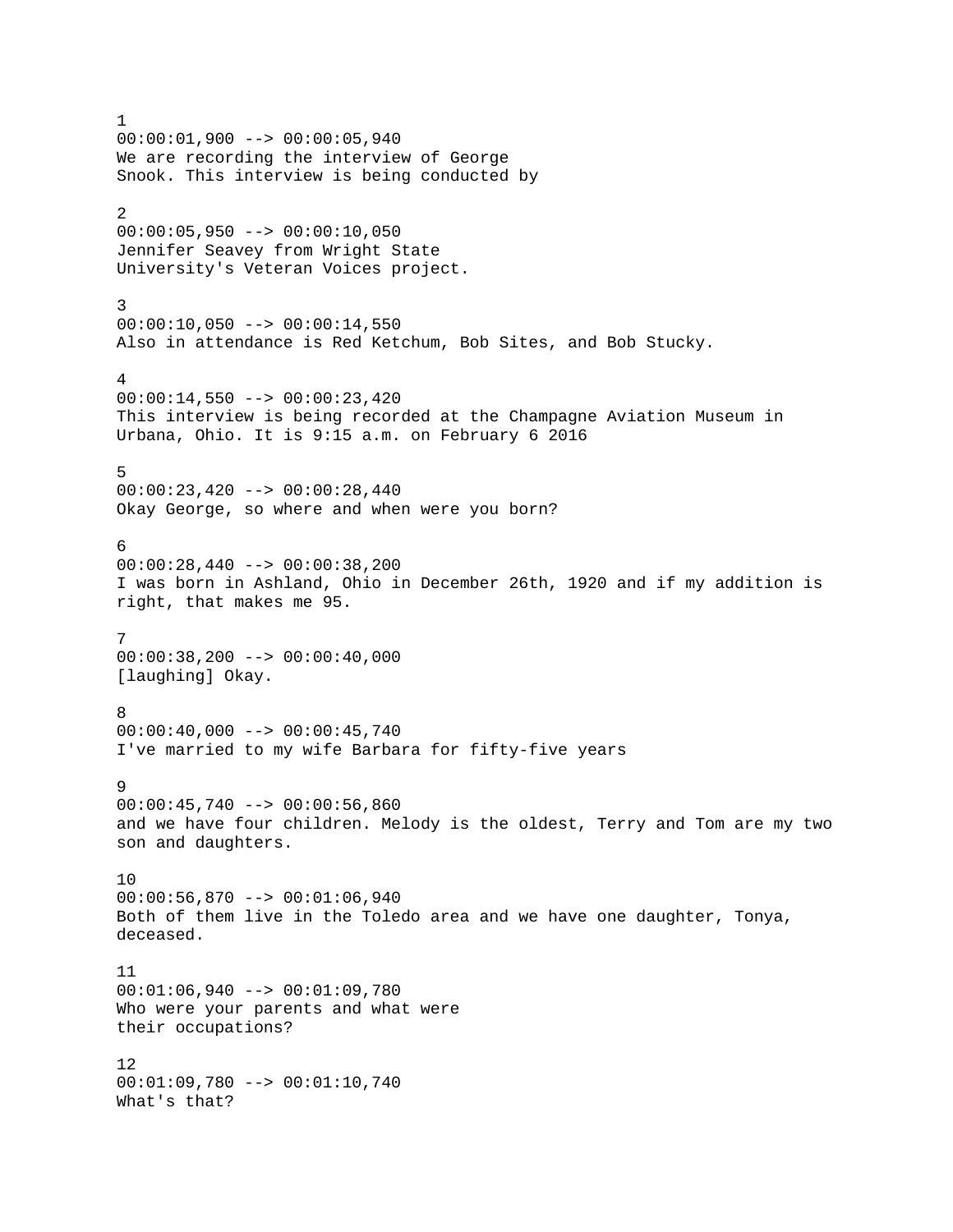13 00:01:10,740 --> 00:01:14,720 Who were your parents and what were their occupations? 14  $00:01:14,720$  -->  $00:01:20,980$ My dad worked at a faultless rubber company and they made balls, balloons, and what have you 15 00:01:20,980 --> 00:01:29,540 and we lived on the edge of town, we had five acres in our little bit. 16 00:01:29,540 --> 00:01:35,500 There were seven of us children in our family, so always had a huge garden 17  $00:01:35,500$  -->  $00:01:43,090$ and during a good year mother was in charge of the garden and my older brother and I done all the work 18  $00:01:43,090$  -->  $00:01:50,430$ In a good year we'd bring in twenty bushels of potatoes and put in the coal cellar downstairs. 19  $00:01:50,430$  -->  $00:01:57,300$ mother only had to buy the basics of flour, sugar, and salt and we raised everything else. 20 00:01:57,300 --> 00:02:02,820 We had chickens so we always had plenty of meat and we always had eggs and at one time we had rabbits, 21 00:02:02,820 --> 00:02:12,080 but we got rid of those. So as it was seven in the family. You learned to work early and late 22  $00:02:12,080$  -->  $00:02:16,940$ and mother couldn't afford to buy us a lot of stuff and give it to us. 23  $00:02:16,940$  -->  $00:02:26,220$ So I started out working for my neighbor across the street when I was fairly young.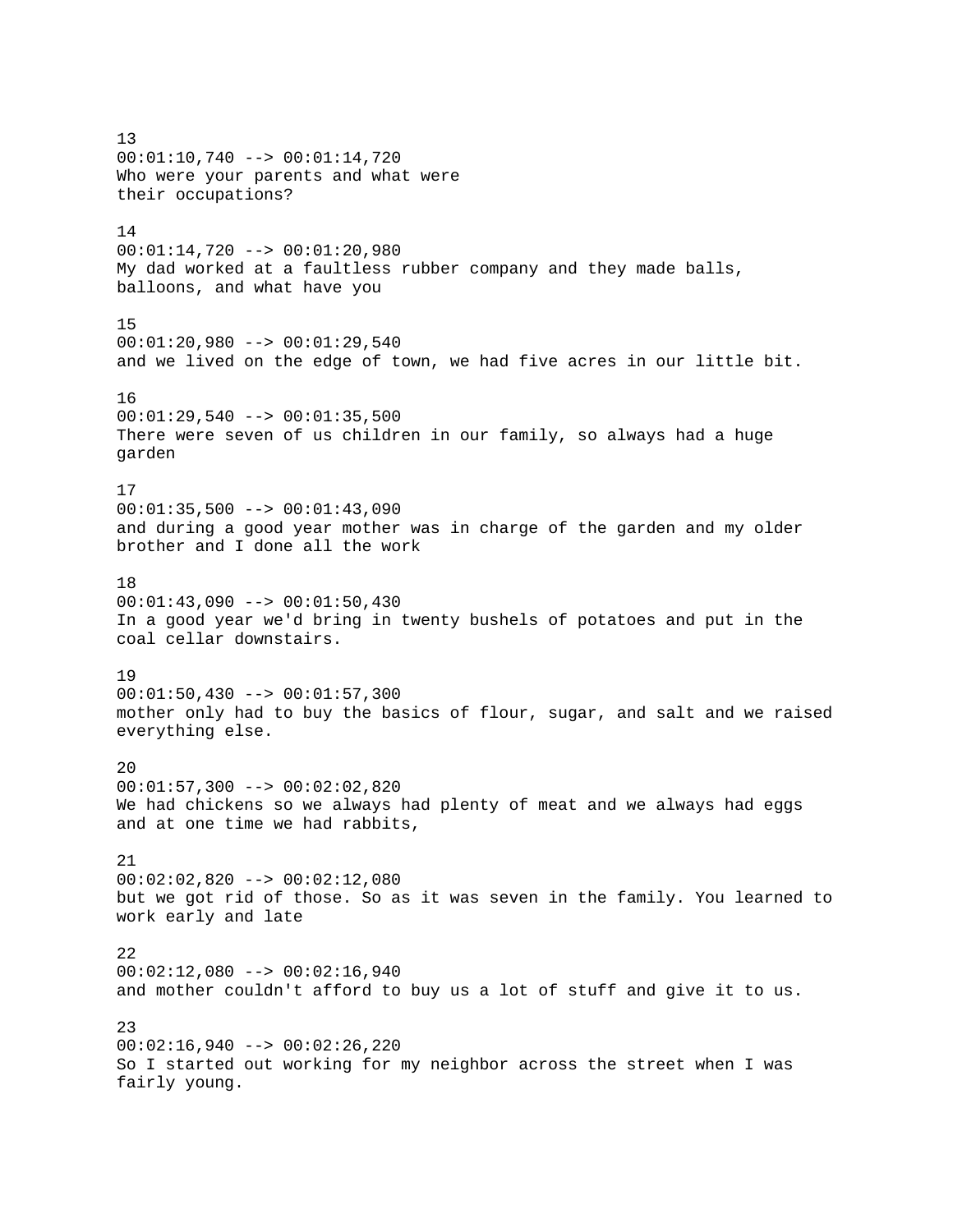24  $00:02:26,220$  -->  $00:02:31,960$ All I did was take in the coal and haul out the ashes and I got a quarter a week. 25 00:02:31,960 --> 00:02:41,900 That quarter would get me to a movie and buy me milkshake at that time. Later on when I was in high school, 26  $00:02:41,940$  -->  $00:02:51,500$ I started working at an airport and the owner of the airport, Walt Chuy, he had a Piper Cub 27 00:02:51,510 --> 00:02:58,770 and at this time in the early 40s, you had to hand crank them. They were not battery operated. 28 00:02:58,770 --> 00:03:06,220 That was the first thing you had to learn. The other owner there had a Fairchild bi-wing, open cockpit 29 00:03:06,220 --> 00:03:11,920 and I got ride in all of them. I'd work on weekends at the filling station and 30 00:03:11,920 --> 00:03:16,260 several times I go out in the morning, open up the station, nothings happening. 31 00:03:16,260 --> 00:03:20,501 Walt would come in and say "lock the door, let's you and I take a ride". 32  $00:03:20,501$  -->  $00:03:27,000$ So we'd crank up the Piper Cub and fly around the city. By the time we got back there's be 33 00:03:27,001 --> 00:03:31,281 six or eight cars there and all the fellows came out for hangar talk. 34 00:03:31,281 --> 00:03:35,921 So I have a love of airplanes early and I never have lost it. 35 00:03:35,921 --> 00:03:45,280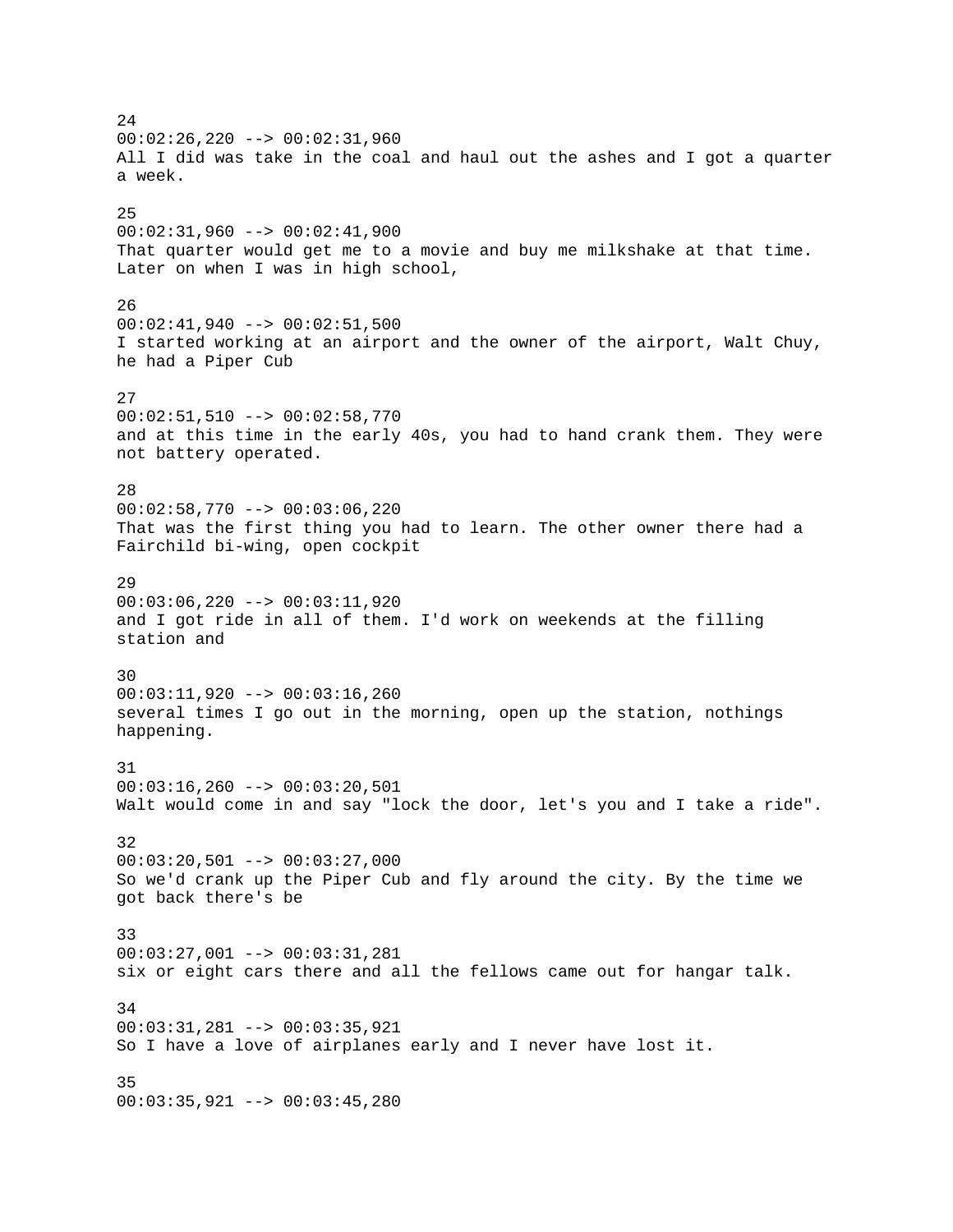Okay, so you said you had seven siblings? Did they serve at all in the military? 36 00:03:45,280 --> 00:03:50,360 My older brother Ed was in the Army and he served the South Pacific. 37  $00:03:50,360$  -->  $00:03:54,800$ My younger brother served in the Navy. 38 00:03:54,800 --> 00:03:59,120 My older sister was a nurse at Camp Atterbury, Indiana 39 00:03:59,120 --> 00:04:06,280 and my younger sister was a cadet. Yes, I think five of us were active in the service at one time. 40  $00:04:06,280$  -->  $00:04:11,100$ So not one star out the door, Mother had five. [laughing] 41 00:04:11,100 --> 00:04:14,940 Alright, so what were you doing before you entered the service? 42 00:04:14,940 --> 00:04:21,520 I started working at a printing company and I worked for them until I went in the war. 43 00:04:21,520 --> 00:04:28,460 I went into service. Then when I came out of service, I went back and worked for him again 44  $00:04:28,460$  -->  $00:04:32,620$ and one day -- union shop -- one day the boss comes by and says "George, you're 45 00:04:32,620 --> 00:04:39,520 doing a good job, I'm going to give you your raise". Payday came, I looked at that paycheck and I looked at it. 46  $00:04:39,520$  -->  $00:04:46,720$ He gave me a penny. A nickel at that time would have been fantastic and a dime would have been extra good.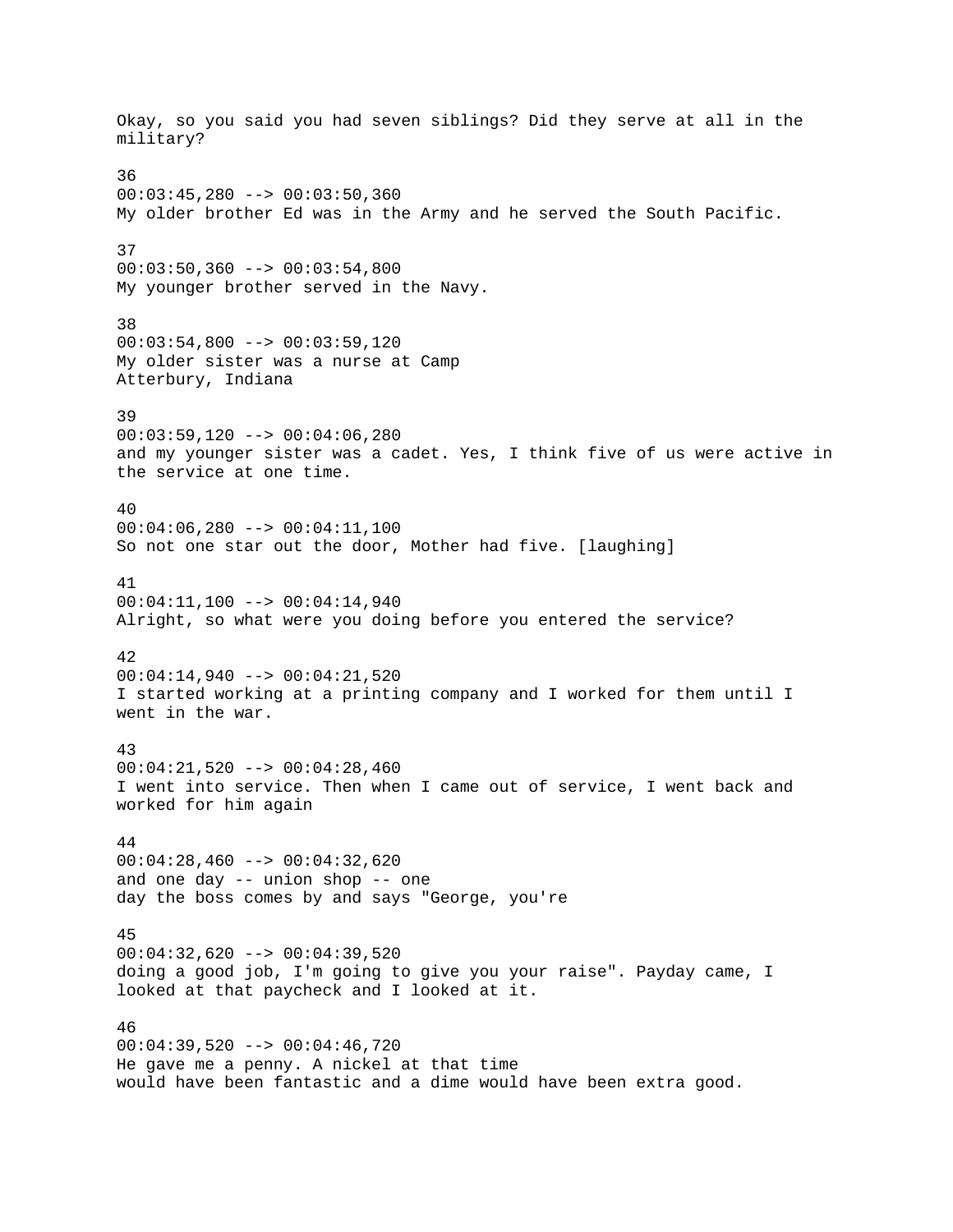47  $00:04:46,720$  -->  $00:04:51,520$ So I was complaining at the local pub one night to some of the fellows and 48 00:04:51,520 --> 00:04:54,540 they said "come down to the OPS", which later 49  $00:04:54,540$  -->  $00:04:59,280$ became the Ohio Edison Company and they were selling appliances. 50  $00:04:59,280$  -->  $00:05:04,440$ I went down the next day and applied and they hired me on the site, on the first time interviewed. 51  $00:05:04,440$  -->  $00:05:10,500$ I went to work the next day and I finally, after selling appliances, 52  $00:05:10,540$  -->  $00:05:15,700$ I moved up in charger of the department and worked out of Mansfield for six years 53 00:05:15,700 --> 00:05:18,740 in charge the sales and service department. 54  $00:05:18,740$  -->  $00:05:22,630$ Then the company went out of the appliance business and I was fortunate to be 55 00:05:22,630 --> 00:05:27,479 transferred to Springfield and spent my next 13 years working it in the marketing 56 00:05:27,480 --> 00:05:40,060 department in there at Springfield, a total of 38 years with the Ohio Edison Company and very enjoyable. 57  $00:05:40,060$  -->  $00:05:47,000$ Okay, so you were in the Army. Were you active duty or guard or reserve? 58  $00:05:47,000$  -->  $00:05:58,080$ I was drafted into the service at that time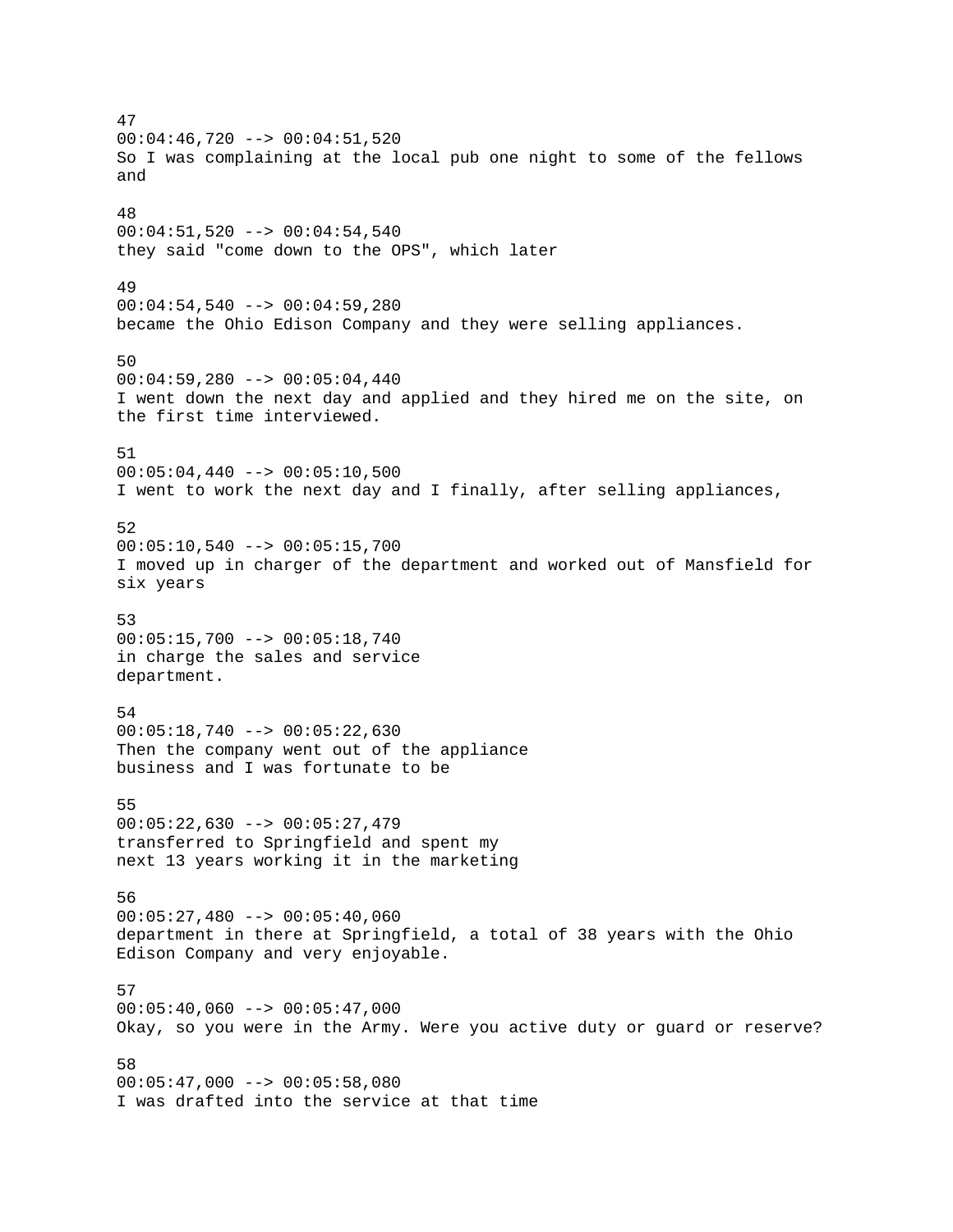and it's called the Army Air Corps and 59 00:05:58,080 --> 00:06:06,080 I went down to Dayton, Ohio to join the Army Air Corps. They said "come back in two weeks and we'll take you". 60  $00:06:06,080$  -->  $00:06:13,060$ I got home, opened the mailbox, guess what? I was drafted. [laughing] and we went to Akron, 61  $00:06:13,060$  -->  $00:06:18,400$ had a physical and the old story goes, if you were warm, you passed. what up your 62  $00:06:18,400$  -->  $00:06:25,660$ Put up right hand and you were sworn into the military. They sent you home for two weeks to take care of personal business. 63  $00:06:25,660$  -->  $00:06:30,000$ Now, at 22, how long does it take a 22 year old 64  $00:06:30,010$  -->  $00:06:35,250$ to take care of business? I gave my mother the power of attorney and I sold my car 65 00:06:35,280 --> 00:06:41,600 and two weeks later we were off to Columbus, Ohio where we got our uniforms and then to 66  $00:06:41,600$  -->  $00:06:48,420$ Camp Atterbury, Indiana for basic training and that was in the Fall of the year 67 00:06:48,420 --> 00:06:54,560 and I was only there for a short period of time. We took tests and we took... went to 68  $00:06:54,570$  -->  $00:06:59,450$ the hospital got all the shots that the military gives you and in short order, 69 00:06:59,450 --> 00:07:05,070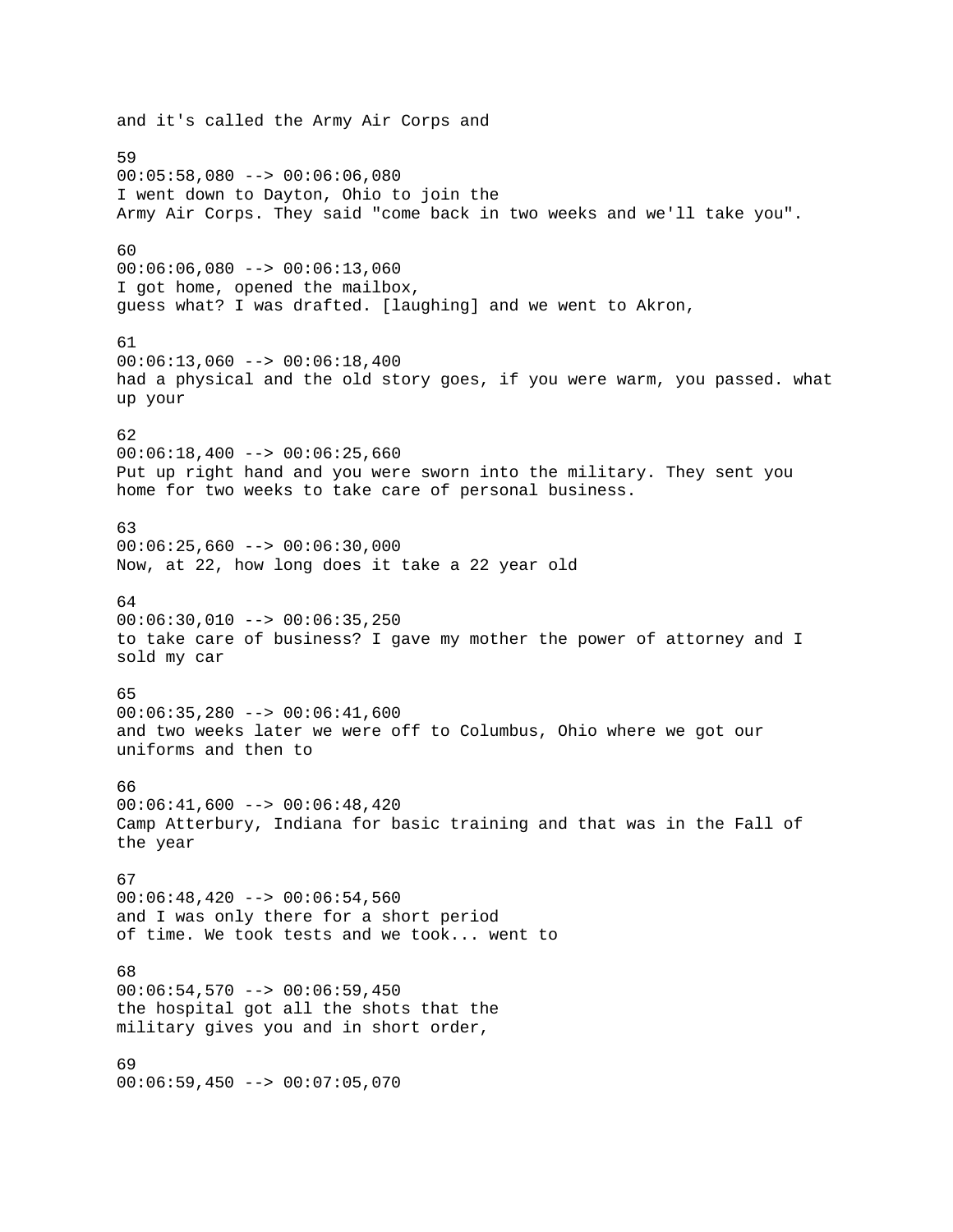I got orders to go to Lincoln, Nebraska to take the aircraft mechanics school. 70  $00:07:05,070$  -->  $00:07:15,380$ Excellent school ran by civilians. I graduated with good grades and from there I went to Salt Lake City for assignment. 71 00:07:15,380 --> 00:07:21,040 They said "we need gunners" and if you graduate and start flying, 72 00:07:21,050 --> 00:07:28,360 you get 50% more base pay. So I said "well let's go for the money". So off I go to Wendover Field, Utah 73  $00:07:28,360$  -->  $00:07:33,980$ and I passed that. We fired everything that the military owned at that time, 74 00:07:33,980 --> 00:07:38,900 from small arm fires, even guards even fired the old Springfield rifle, then 75  $00:07:38,910$  -->  $00:07:44,020$ finally 30 calibers and 50 calibers like you see here on the counter. 76 00:07:44,020 --> 00:07:49,940 So I had a good basic training to start with. 77  $00:07:49,950$  -->  $00:07:55,380$ Okay, so how do you feel then, overall how you adapted to military life? 78 00:07:55,380 --> 00:08:01,780 Well, I think the first thing you learn at Camp Atterbury was you learn how to march. 79 00:08:01,780 --> 00:08:06,980 The second thing you learn is discipline and that's the most important thing 80 00:08:06,980 --> 00:08:10,720 in the military. At that stage I thought a corporal was a general,

81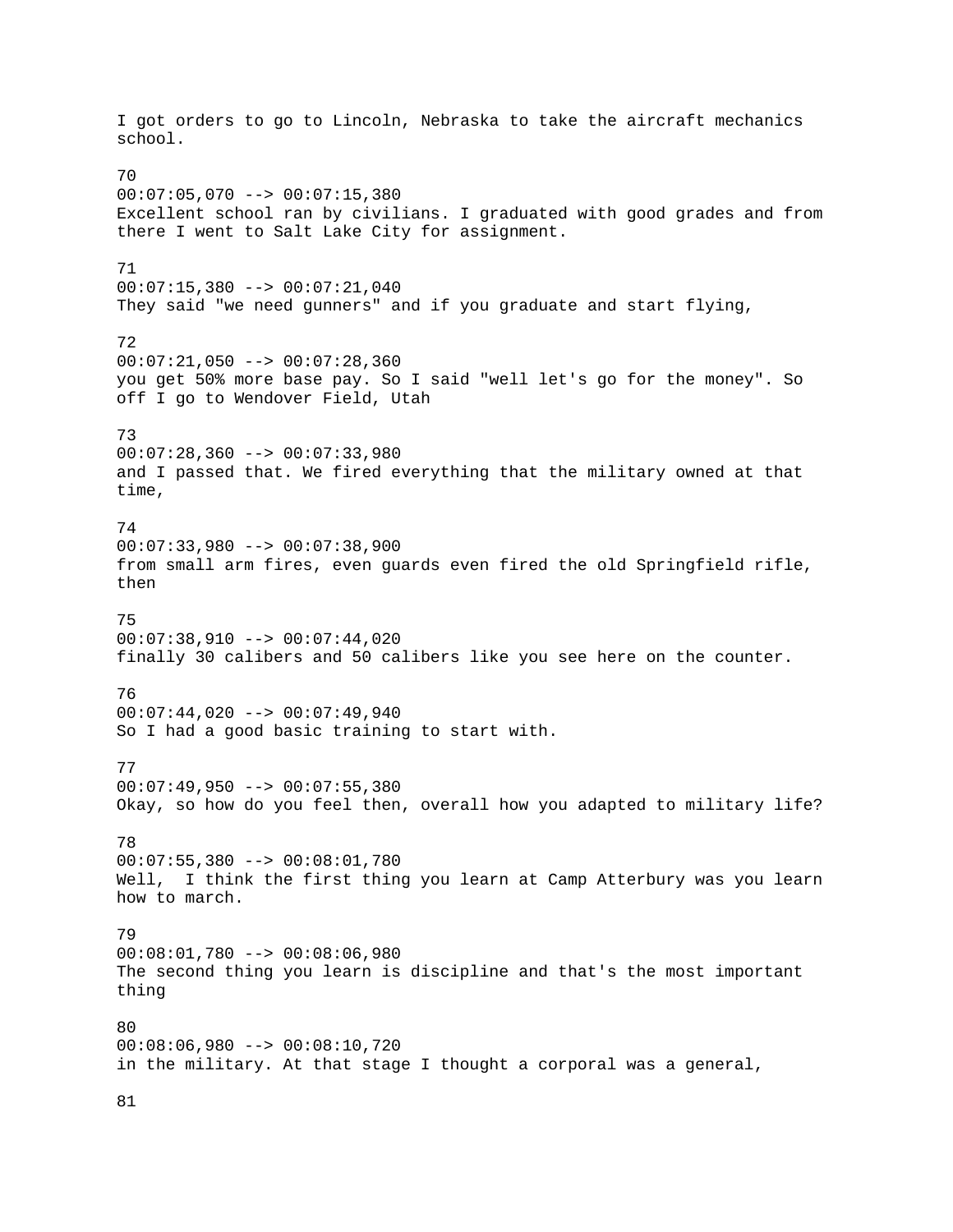00:08:10,730 --> 00:08:16,340 but then I found out later that he wasn't, but I made tech sergeant and I wasn't any 82 00:08:16,380 --> 00:08:23,620 more ranked than the Corporal was at that time, but you adapt to the military very quickly 83 00:08:23,620 --> 00:08:28,300 and I did, I think. 84 00:08:28,300 --> 00:08:32,520 So did you serve abroad? 85 00:08:32,520 --> 00:08:42,240 In... we... after gunnery school we went back to Salt Lake City 86 00:08:42,240 --> 00:08:47,420 and then we went to Sioux City, Iowa and that's where ten people came 87  $00:08:47,430$  -->  $00:08:54,140$ together to form a crew on the B-24. We started training there day and night and 88  $00:08:54,140$  -->  $00:09:00,110$ right after we had trained there for quite a long period of time, we ended up 89 00:09:00,110 --> 00:09:05,760 in Pocatello, Idaho where we done air-to-ground firing from the B-24 90 00:09:05,760 --> 00:09:11,160 and one day we got... the pilot got notice that they were transferring 91 00:09:11,170 --> 00:09:17,060 three of our crews into Sioux City, where they had lost three crews in training 92 00:09:17,060 --> 00:09:21,720 So we were on a train and pretty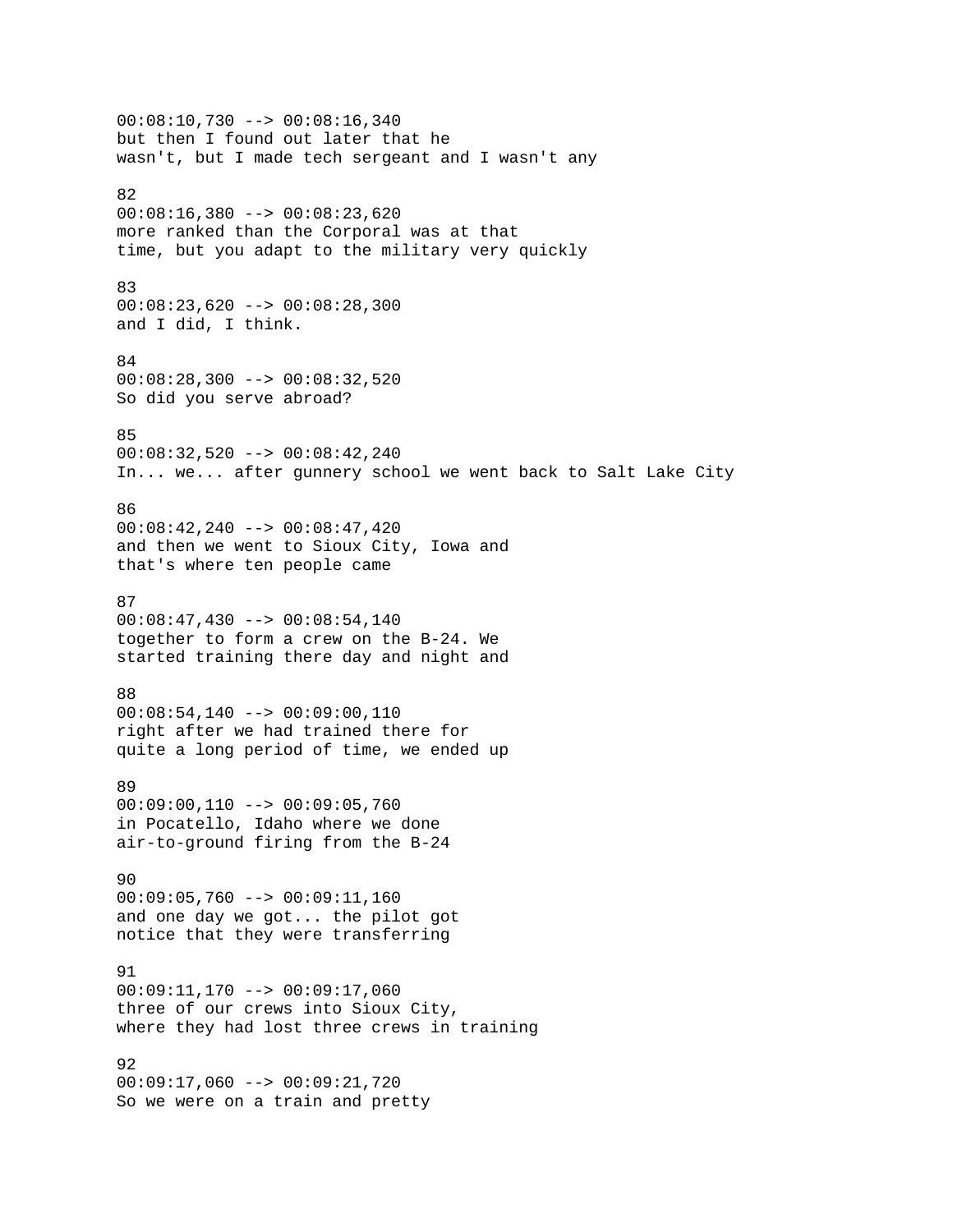soon we're in Sioux City and that's when we 93 00:09:21,720 --> 00:09:30,320 walk in the 703rd squadron and this is where I met my squadron CO for the first time. 94 00:09:30,320 --> 00:09:34,880 Jimmy Stewart was our CO. The only thing I'll say about him, 95 00:09:34,880 --> 00:09:41,840 he was a squadron commander, he was a bomber pilot, he was not an actor, he never permitted 96 00:09:41,840 --> 00:09:47,560 professional photographers to follow him around the base and take pictures. I'm fortunate, I took 97  $00:09:47,560$  -->  $00:09:54,660$ this picture overseas at Tibenham in March of 1944 and he was very gracious to the people 98  $00:09:54,660$  -->  $00:09:59,840$ that served with and under him. So I'm happy to have that picture. 99 00:09:59,840 --> 00:10:06,880 But, after we had finished our training we went to Lincoln, Nebraska 100 00:10:06,880 --> 00:10:13,480 and it was in November of 1943 and they issued machetes. 101  $00:10:13,520$  -->  $00:10:20,000$ I said "well, I guess we're going South". So we island hopped all the way down to South America. 102 00:10:20,000 --> 00:10:23,280 The only thing I could remember about being in South America, 103 00:10:23,280 --> 00:10:30,480 it's the last time I had bananas until I got home again. Fresh food was almost a forbidden bit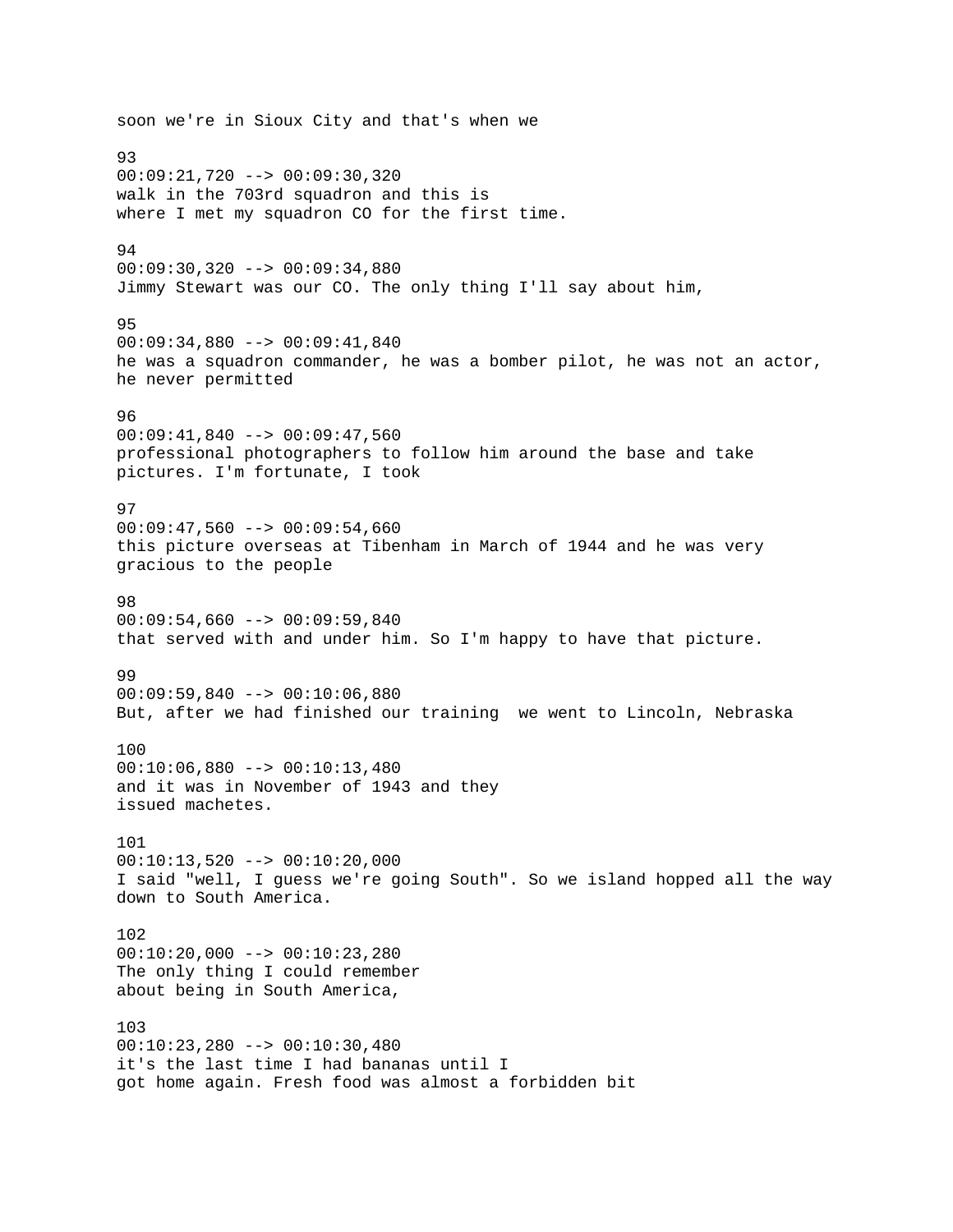104  $00:10:30,480$  -->  $00:10:34,520$ in England, no apples, no peaches, no bananas, no nothing. 105 00:10:34,520 --> 00:10:40,780 But we Hopped off from there and went over to Africa at Dakar. 106 00:10:40,780 --> 00:10:44,560 The from there up to Marrakesh in North African 107  $00:10:44,560$  -->  $00:10:50,040$ and then into England and to our base in TIbenham. Thirteen days from the time we 108 00:10:50,050 --> 00:10:58,880 left stateside until we ended up at our base and there we met our.. the Colonel of the base. 109 00:10:58,880 --> 00:11:04,880 The Colonel was, his name was Colonel Terrell. He had the wings, the star, and the reef, 110 00:11:04,880 --> 00:11:09,960 5,000 flying hours. He was an old timer in the Air Corps 111 00:11:09,960 --> 00:11:14,880 and an excellent pilot. I had the opportunity to fly with him on a few occasions. 112 00:11:14,880 --> 00:11:24,840 So after some more training in England, on December 13th, 1943 we made our first mission in 113 00:11:24,840 --> 00:11:33,900 Haphazard, our airplane, to Kiel, Germany and returned safely. [laughing] 114 00:11:33,900 --> 00:11:37,260 So what were your duties while you were deployed? 115 00:11:37,260 --> 00:11:38,760 I don't get that one?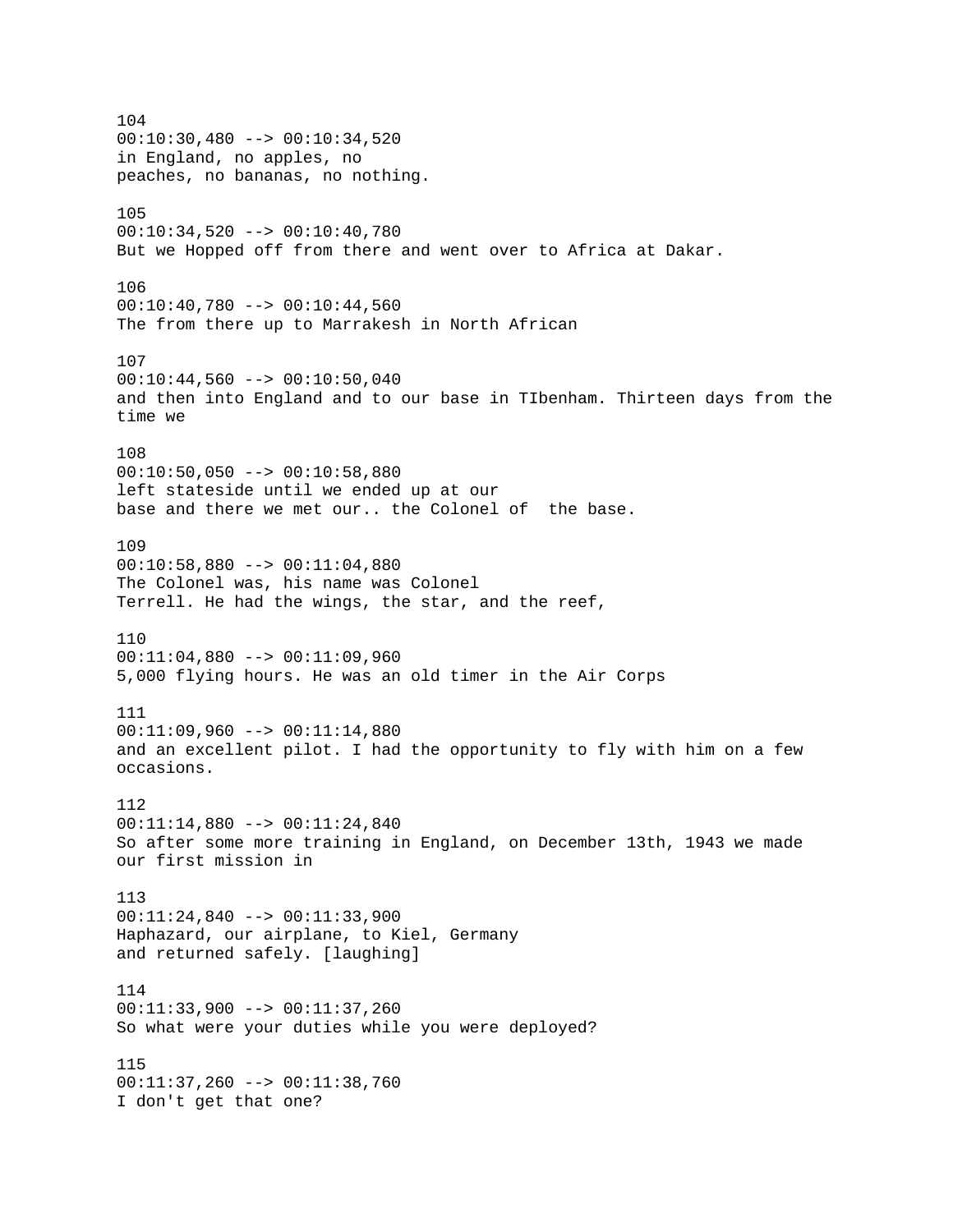116 00:11:38,760 --> 00:11:42,000 So what were your duties while deployed? 117 00:11:42,000 --> 00:11:47,759 I was the engineer gunner on the B-24 and I was from the old school. 118 00:11:47,759 --> 00:11:54,019 I liked to pre-plate that airplane myself. First mission I flew, I crawled up on the wings 119 00:11:54,019 --> 00:11:59,860 to check our gas tanks and the first sergeant in charge of the aircraft on the ground 120 00:11:59,860 --> 00:12:05,740 says "George, I've already checked the tanks, they're full". l said "yes, but I'm flying it". 121 00:12:05,740 --> 00:12:11,980 They were never sealed and I visually made sure that we had 3,000 gallons in our main tank 122 00:12:11,980 --> 00:12:14,600 and 250 in our auxiliary tanks. 123  $00:12:14,600$  -->  $00:12:19,040$ Now, we had sight gauges inside, but I wanted to make sure that we had enough 124  $00:12:19,050$  -->  $00:12:23,750$ gas for the mission, because some of them were ten hours or more. 125 00:12:23,750 --> 00:12:33,149 You need all the gas that you had and first thing you learn when you're off, your 126 00:12:33,149 --> 00:12:37,880 getting information before you fly overseas, fly over to the continent, 127 00:12:37,880 --> 00:12:45,500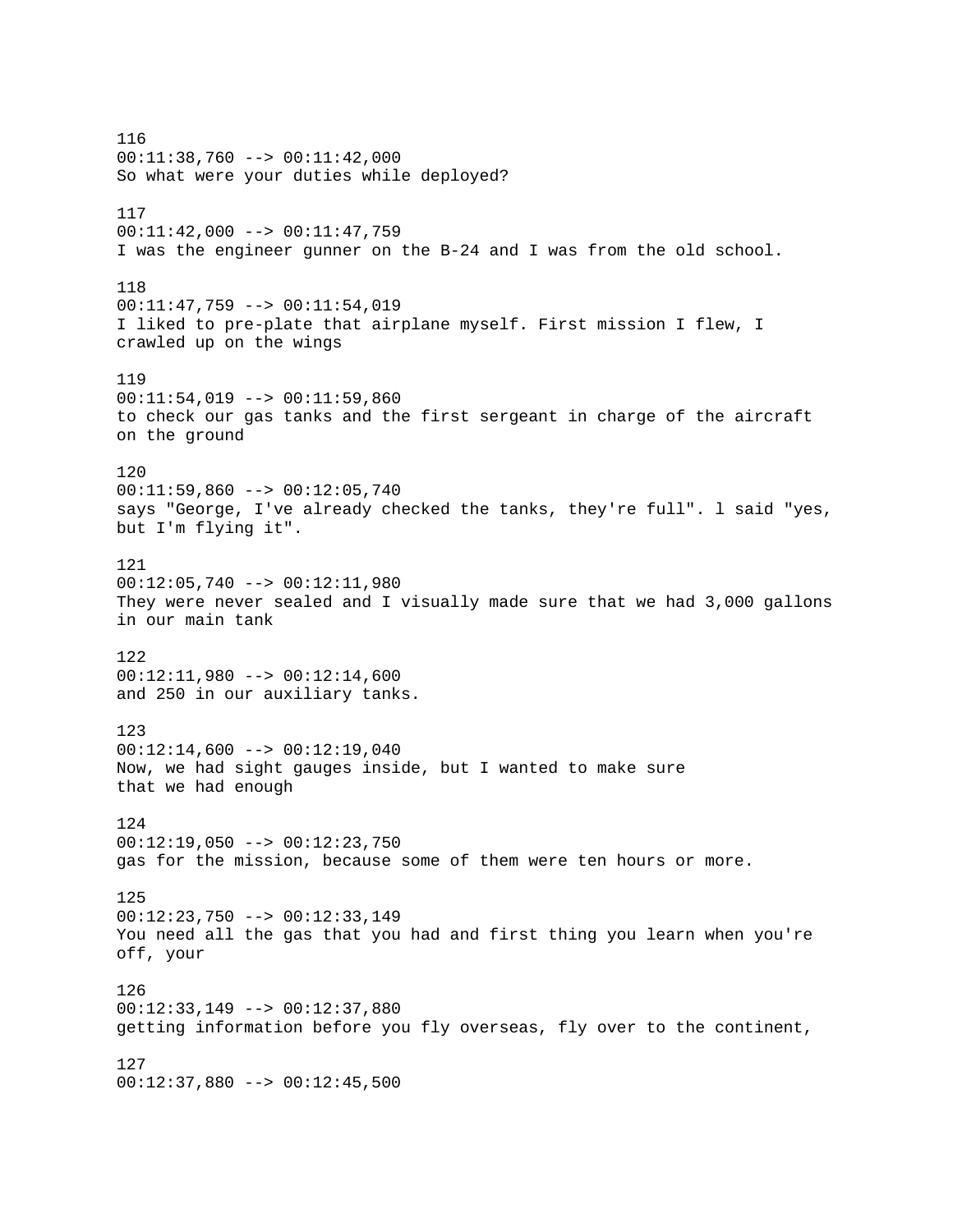the first thing you learn is you transfer that gas from the auxiliary tank to main tank before you start into the combat area. 128  $00:12:45,500$  -->  $00:12:49,880$ Some of the guys had later on came back. They ran out of gas. 129 00:12:49,880 --> 00:12:55,460 They had auxiliary gas, but they couldn't get to it, because flack had shot out their electrical system. 130  $00:12:55,460$  -->  $00:13:00,520$ so I always like to make this statement: you learn by the book, 131 00:13:00,520 --> 00:13:10,680 but boy, experience takes over pretty soon and I don't care what you do, experience is your final teacher. 132 00:13:10,680 --> 00:13:16,100 Did you witness any combat? 133  $00:13:16,100$  -->  $00:13:18,100$ [laughing] 134 00:13:18,100 --> 00:13:20,500 Is there anything you'd like to share? 135 00:13:20,500 --> 00:13:27,800 When I start by the 1943, the fighters would take us to the Channel and turn around and go home. 136 00:13:27,800 --> 00:13:31,520 They didn't have enough gas to take you to the target. 137 00:13:31,520 --> 00:13:38,880 Well we were up to about our tenth mission before they finally...  $P-51s$ and 47s 138 00:13:38,880 --> 00:13:45,780 got belly tanks and could take you over the target. Did you see enemy fighters? Pardon my french,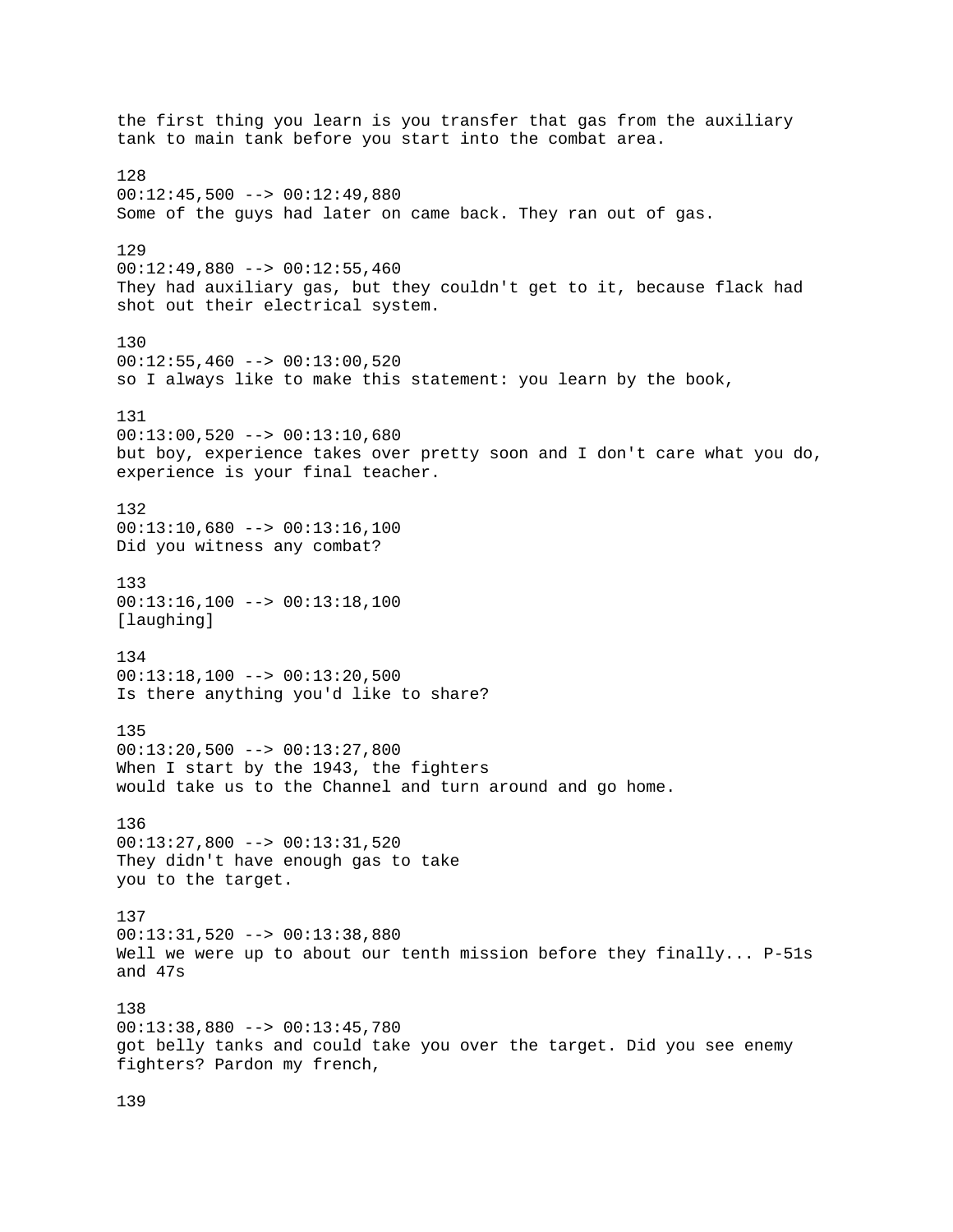00:13:45,790 --> 00:13:53,760 hell yes. On our second mission we were hit by Ju 88s. Combat became an old hat to all of us 140 00:13:53,760 --> 00:14:00,720 and primarily ME-109s was the favorite of the Germans. They had a habit 141 00:14:00,720 --> 00:14:10,100 of that coming out of the Sun high so you learned to know where they were and you learned to take care of yourself 142  $00:14:10,100$  -->  $00:14:16,160$ and you learned to shoot at them. When I shot at them the there was probably three or four more airplanes shooting at the same time. 143 00:14:16,160 --> 00:14:19,940 But we've seen a lot of combat. 144 00:14:19,940 --> 00:14:28,800 So what kind of friendships and camaraderie did you form while serving and anyone in particular that you remember? 145 00:14:28,800 --> 00:14:36,980 Well the main thing you learn in a hurry is ten people become one on the crew. 146 00:14:36,980 --> 00:14:44,840 Our pilot was an old man, he was 37. The rest of is were all in the 22 or 23 years of age. 147 00:14:44,840 --> 00:14:52,540 The radio operator and I probably became the best of friends of all of them. He was from Binginton, New York, 148 00:14:52,540 --> 00:15:01,160 the pilot was from Florida, copilot was from Arkansas, two of us was from Ohio... oh the bombardier was an [inaudible] 149 00:15:01,170 --> 00:15:07,000 All he had to do was open his mouth and you knew where he was from and 150 00:15:07,000 --> 00:15:15,500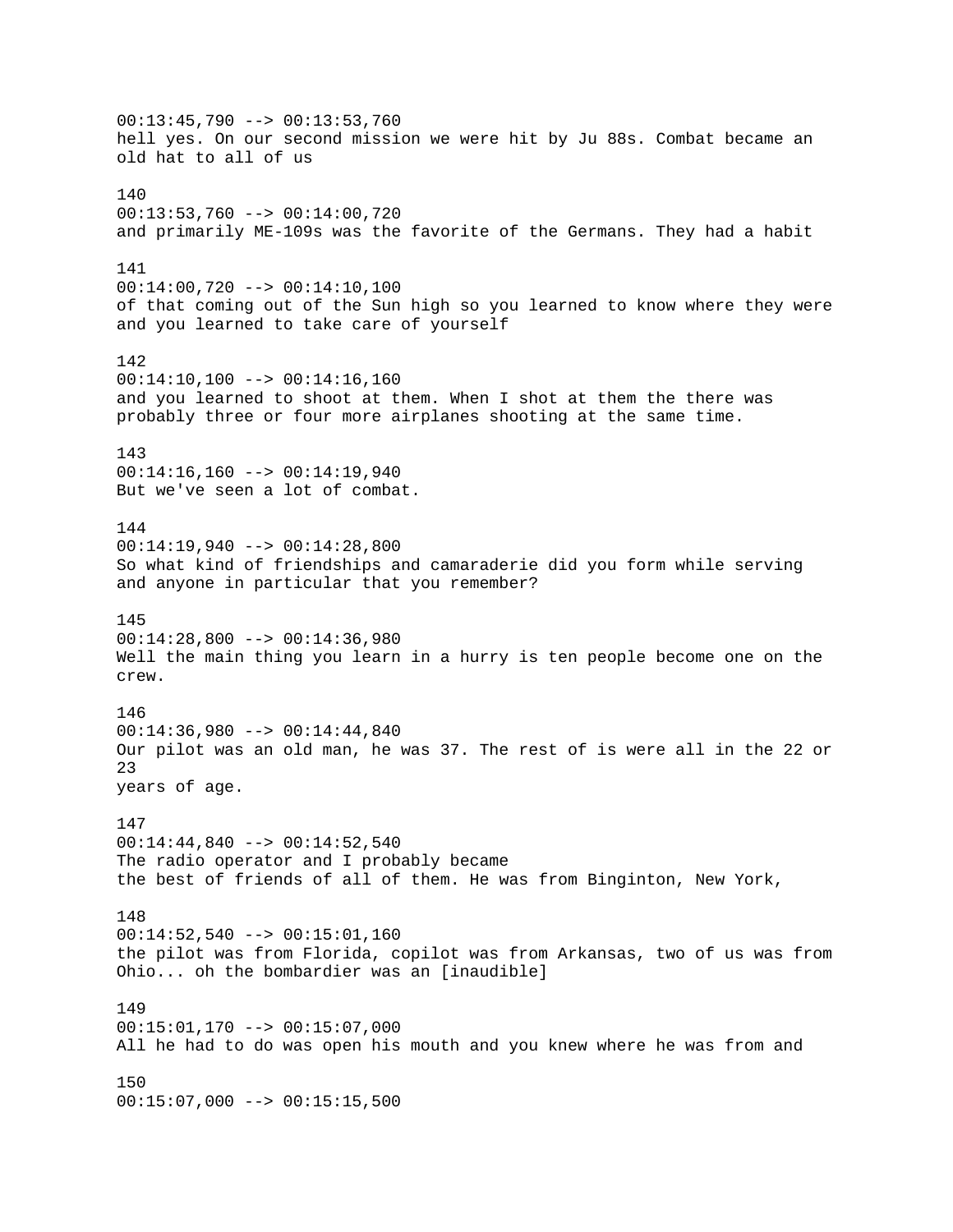The tail gunner was from Alabama and we had one from North Carolina. So we were all over, 151 00:15:15,500 --> 00:15:23,780 but the crew became one and we worked as a crew and and I think this is true of all the people that flew in combat. 152 00:15:23,780 --> 00:15:29,500 You had to work as a team to make it over and back safely and we did. 153  $00:15:29,500$  -->  $00:15:34,760$ Good. So how did you stay in touch with family and friends back home? 154  $00:15:34,800$  -->  $00:15:39,600$ Well at that time you could write letters or they had what they called email, electronically 155  $00:15:39,600$  -->  $00:15:42,790$ would be posted. You write it then it went home. 156 00:15:42,790 --> 00:15:50,010 You were heavily censored on anything you wrote. So I finally found out 157  $00:15:50,040$  -->  $00:15:54,200$ writing to my mother, was about the only one I wrote to regular, 158 00:15:54,200 --> 00:16:00,260 I told her "you ask a question of what missions I flew and what date I flew and then all I have to do is answer 159 00:16:00,270 --> 00:16:04,490 yes or no". So I can get by the censors goes I could... 160  $00:16:04,490$  -->  $00:16:08,930$ I couldn't write down "I flew on such and such a date" they'd wipe it out immediately. 161 00:16:08,930 --> 00:16:14,920 So she'd ask questions and then all I had to do is answer "yes" or "no" to what dates I was flying.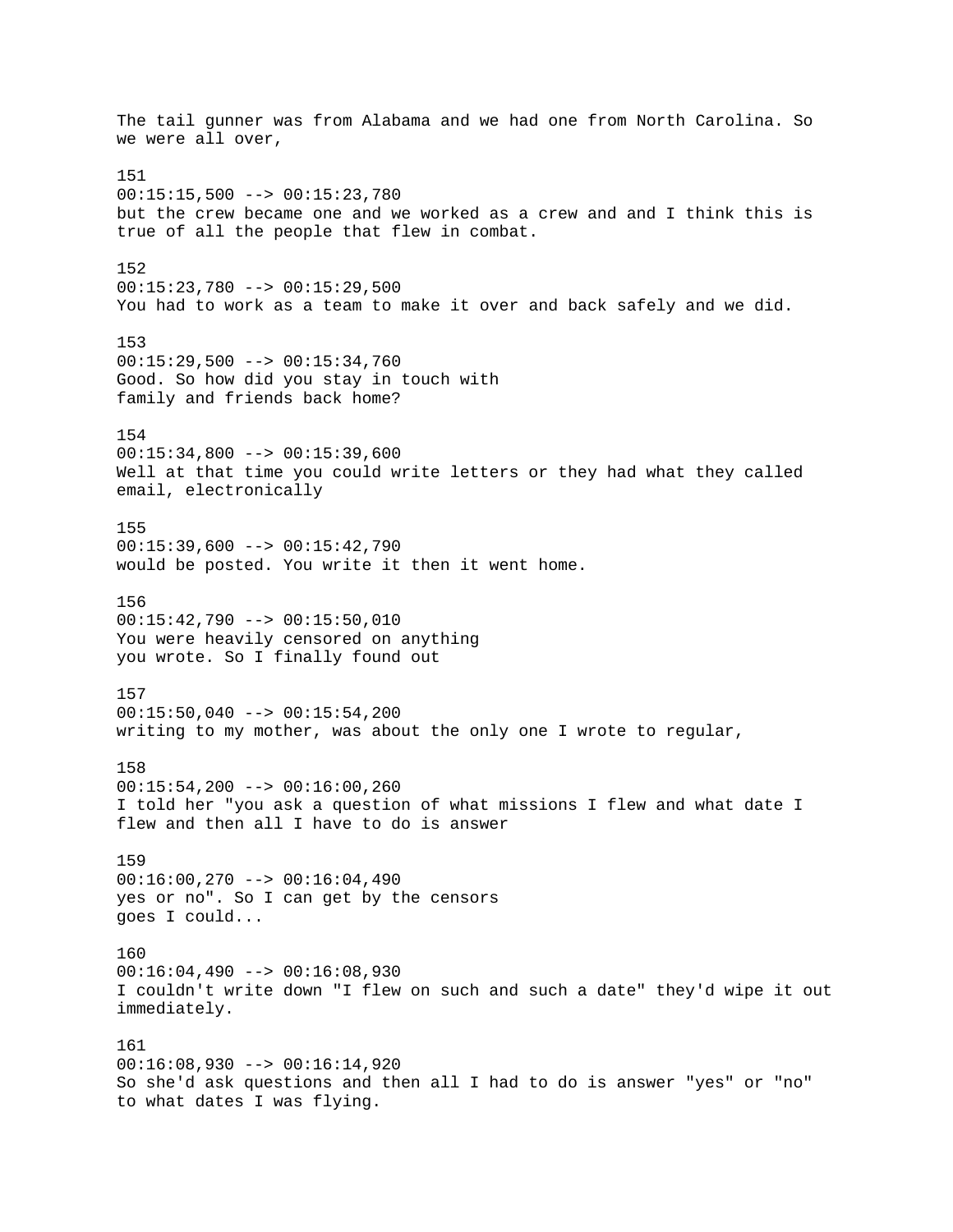162 00:16:14,930 --> 00:16:22,510 So we could convey messages back and forth by yes and no, so. 163 00:16:22,510 --> 00:16:27,330 but my mother was the only one I corresponded to on a regular basis. 164  $00:16:27,330$  -->  $00:16:34,040$ When you went over, when you were flying, I think I said, you got 50% more base pay for flying. 165 00:16:34,040 --> 00:16:39,880 You got 20% more for being overseas. I sent fifty dollars home on every 166 00:16:39,880 --> 00:16:43,240 payday to my mother, because I wanted to buy a car when I got home. 167 00:16:43,240 --> 00:16:51,080 So the Army serves you almost everything you need as far as food. 168 00:16:51,080 --> 00:16:55,740 at that period of time we were all heavy smokers, but cigarettes were cheap. 169  $00:16:55,740$  -->  $00:17:02,920$ So we did smoke and had an excellent PX where you could get those lot time Red Cross would give them to you for nothing. 170 00:17:02,920 --> 00:17:07,200 So you didn't hurt for anything. 171 00:17:07,200 --> 00:17:11,840 Hmm. So what did you do when you were not on a mission? 172 00:17:11,840 --> 00:17:21,720 Well I flew in the upper turret. Usually I stood between the pilot and co-pilot until we got to the channel 173 00:17:21,720 --> 00:17:28,340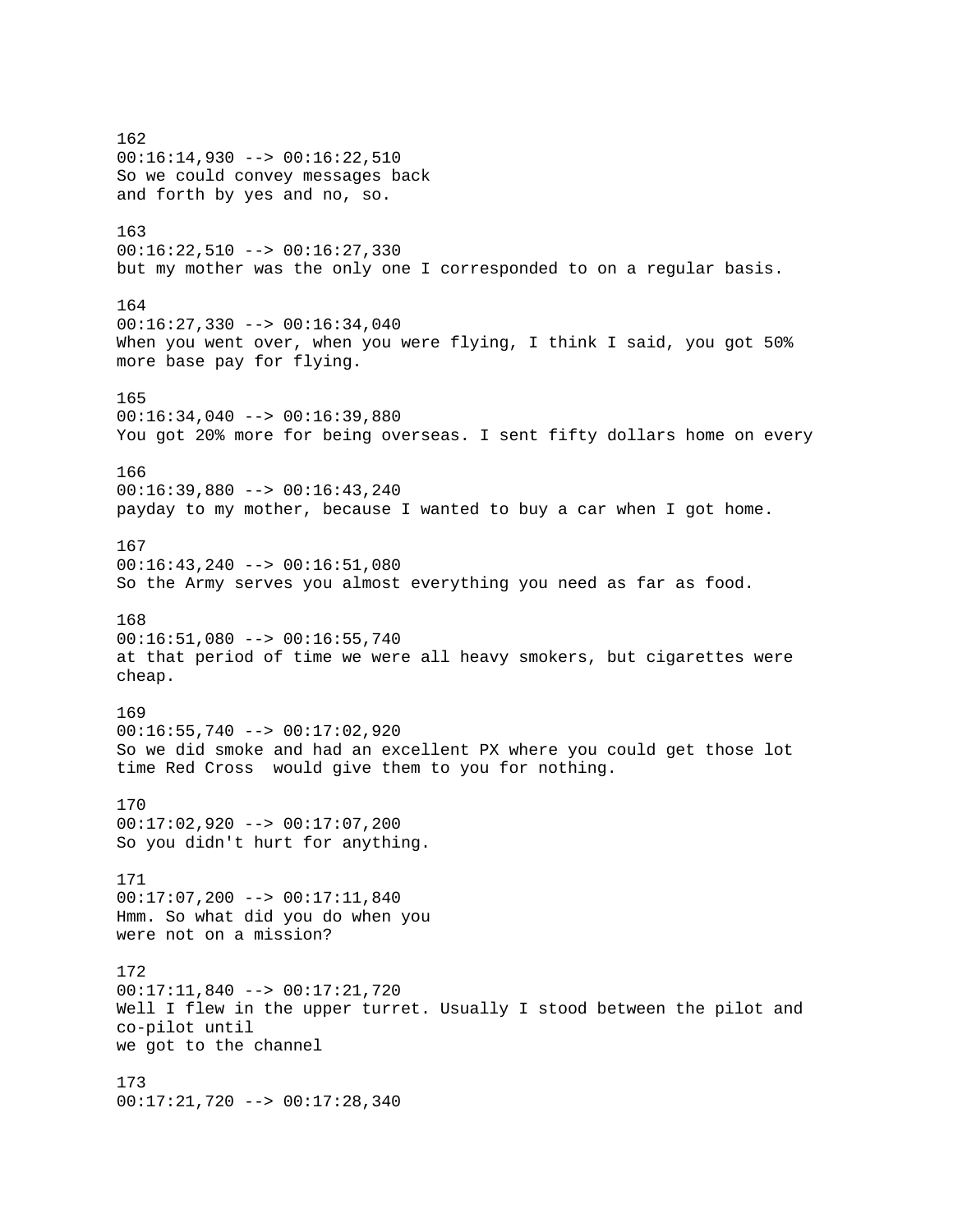and then I would crawl up in my turret and it was a sit-down turret with an electronic sight and 174 00:17:28,340 --> 00:17:34,640 the first thing the pilot would have you all check in to make sure your system was all working. 175 00:17:34,640 --> 00:17:40,960 We're flying at 18 - 20,000 feet, were at 30-40 below zero. 176  $00:17:40,960$  -->  $00:17:47,540$ We all had heated suits on and he wanted... the pilot would check in to make sure your suits were working and 177  $00:17:47,550$  -->  $00:17:53,180$ your communications was fine and that happen quite frequently, not just once, 178  $00:17:53,180$  -->  $00:17:57,790$ but several times he called "check in" and it started with the navigator. bombardier, 179 00:17:57,790 --> 00:18:06,140 and went right on back to the tail gunner to make sure you were all safe in the aircraft. 180 00:18:06,140 --> 00:18:11,440 Okay, did you have any time for recreation while you were overseas? 181 00:18:11,480 --> 00:18:18,900 When we came back from a mission 182 00:18:18,900 --> 00:18:26,280 we would be debriefed. The flight sergeant would walk around and check with each crew 183 00:18:26,280 --> 00:18:30,780 and after you'd put in a few missions, the flight sergeant would say 184 00:18:30,780 --> 00:18:36,820 "I think you guys need a vacation, you've got five days coming". Well at first we went to London,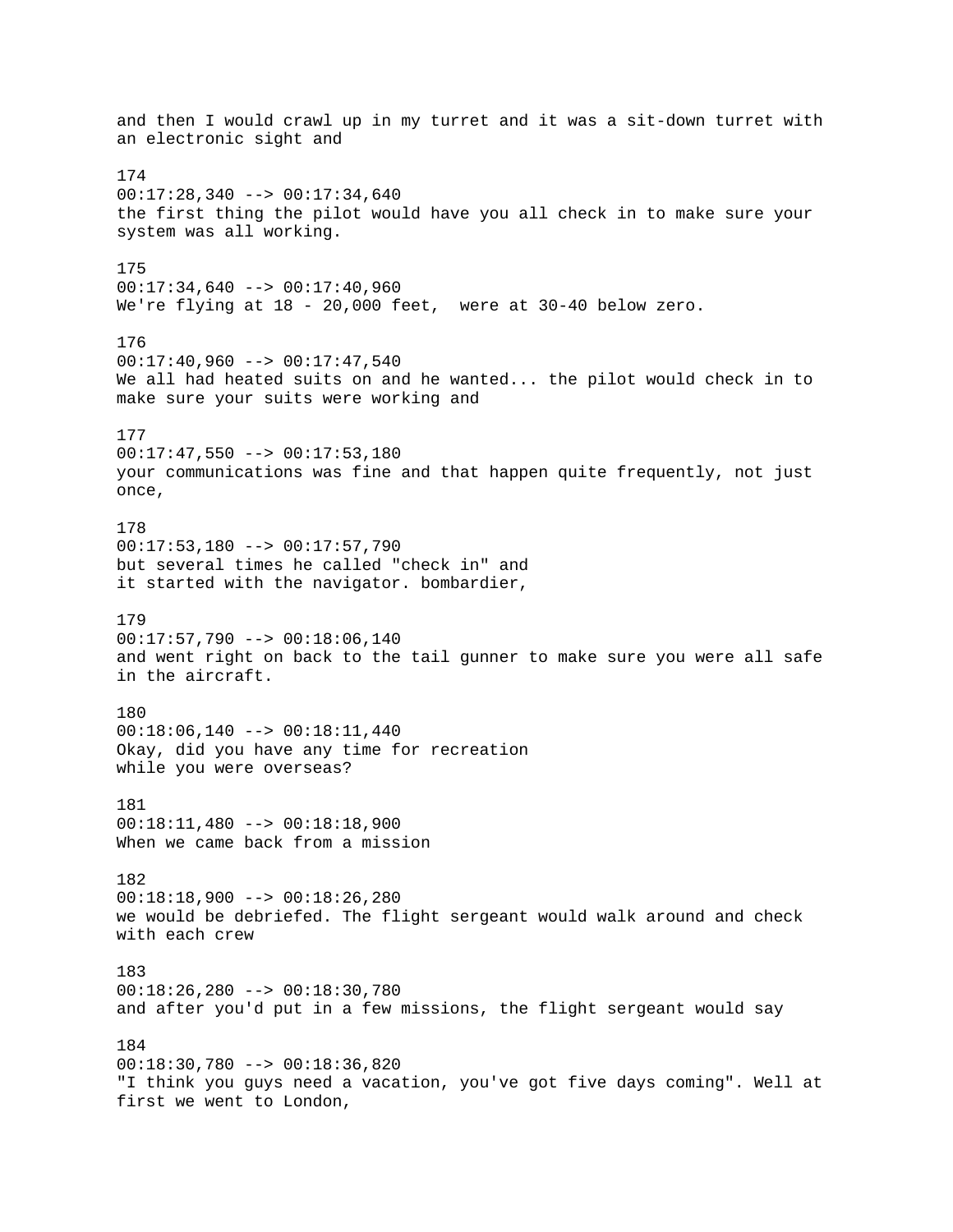185 00:18:36,820 --> 00:18:43,760 but everybody went to London, the place a crowded and I never stayed in the Red Cross facilities. 186  $00:18:43,760$  -->  $00:18:50,400$ We could stay at the Savoy Hotel for about five American bucks and have a private bath and so forth. 187 00:18:50,400 --> 00:18:56,720 So we always stayed there in the Air Corps and fortunately we had more money in anyone else, so. 188 00:18:56,720 --> 00:19:03,820 [lauging] And then finally, we started going to Scotland. 189 00:19:03,820 --> 00:19:11,140 What a beautiful place to go to Edinburgh, Scotland. The people just treated you royally. 190 00:19:11,140 --> 00:19:17,500 I could get a five day pass a cop and I had friends up a headquarters I get a 191  $00:19:17,500$  -->  $00:19:22,990$ I could get a two-day pass on top of that and you got on the flight line and say 192 00:19:22,990 --> 00:19:30,340 "who's flying in to Scotland?" and pretty soon you'd find a crew who is taking a training flight up to Prestwick, Scotland. 193 00:19:30,380 --> 00:19:33,440 So to you could fly that far and then take the train in. 194 00:19:33,440 --> 00:19:39,880 Your two day pass started when you were there. So we spent a lot of time in Scotland and I have some 195 00:19:39,880 --> 00:19:44,400 wonderful pictures that we took with the families that we met and the people we met.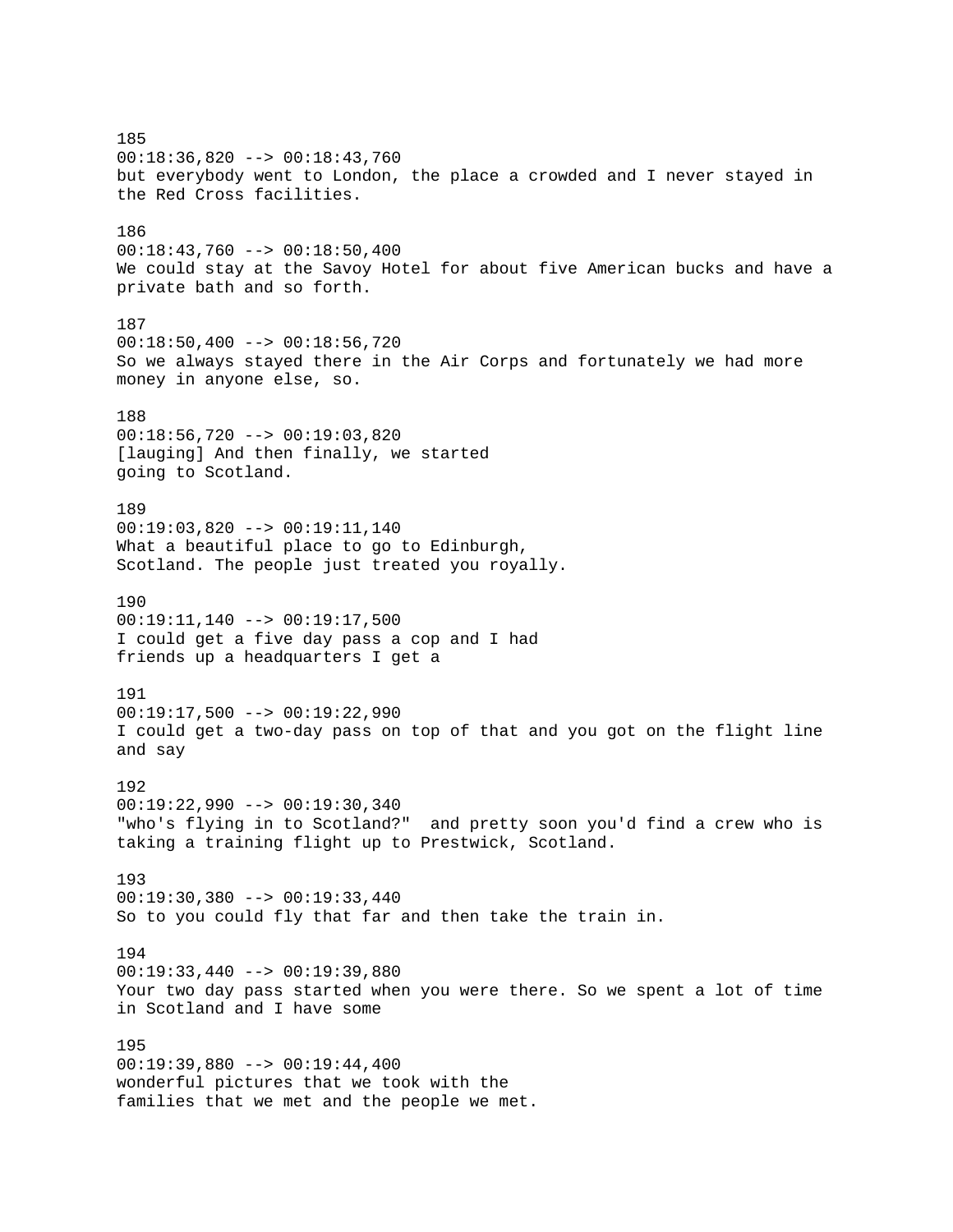196  $00:19:44,410$  -->  $00:19:50,570$ They just treated you fantastically. So that was our recreation, Scotland. 197  $00:19:50,600$  -->  $00:19:58,340$ Okay, so when it was time to come home, how did you feel about that? 198  $00:19:58,340$  -->  $00:20:09,100$ Well when I finished combat in June 27, 1944, some of the people that... crews that a had went home ahead of us 199 00:20:09,100 --> 00:20:12,840 were training on B-29s to go to Japan. 200 00:20:12,840 --> 00:20:18,440 So the radio operator and I decided to stay overseas and 201 00:20:18,440 --> 00:20:24,140 wasn't long that a major came along and says "I need two guys to run the NCO club 202 00:20:24,140 --> 00:20:29,880 and I said "what happened to the two guys that were there before?" and he said "Well they're probably in prison by now". 203 00:20:29,880 --> 00:20:32,820 But we went down to the building they had, 204 00:20:32,820 --> 00:20:38,820 there was no whiskey, no beer, no money. We had slot machines. 205 00:20:38,820 --> 00:20:45,180 within a thirty day period we had all the beer and scotch they could drink 206  $00:20:45,180$  -->  $00:20:54,980$ and we ran, the radio operator and I ran that. We hired people to clean up, we hired a bookkeeper, we had a checking account 207 00:20:54,980 --> 00:20:59,320 and we ran it like a business and we done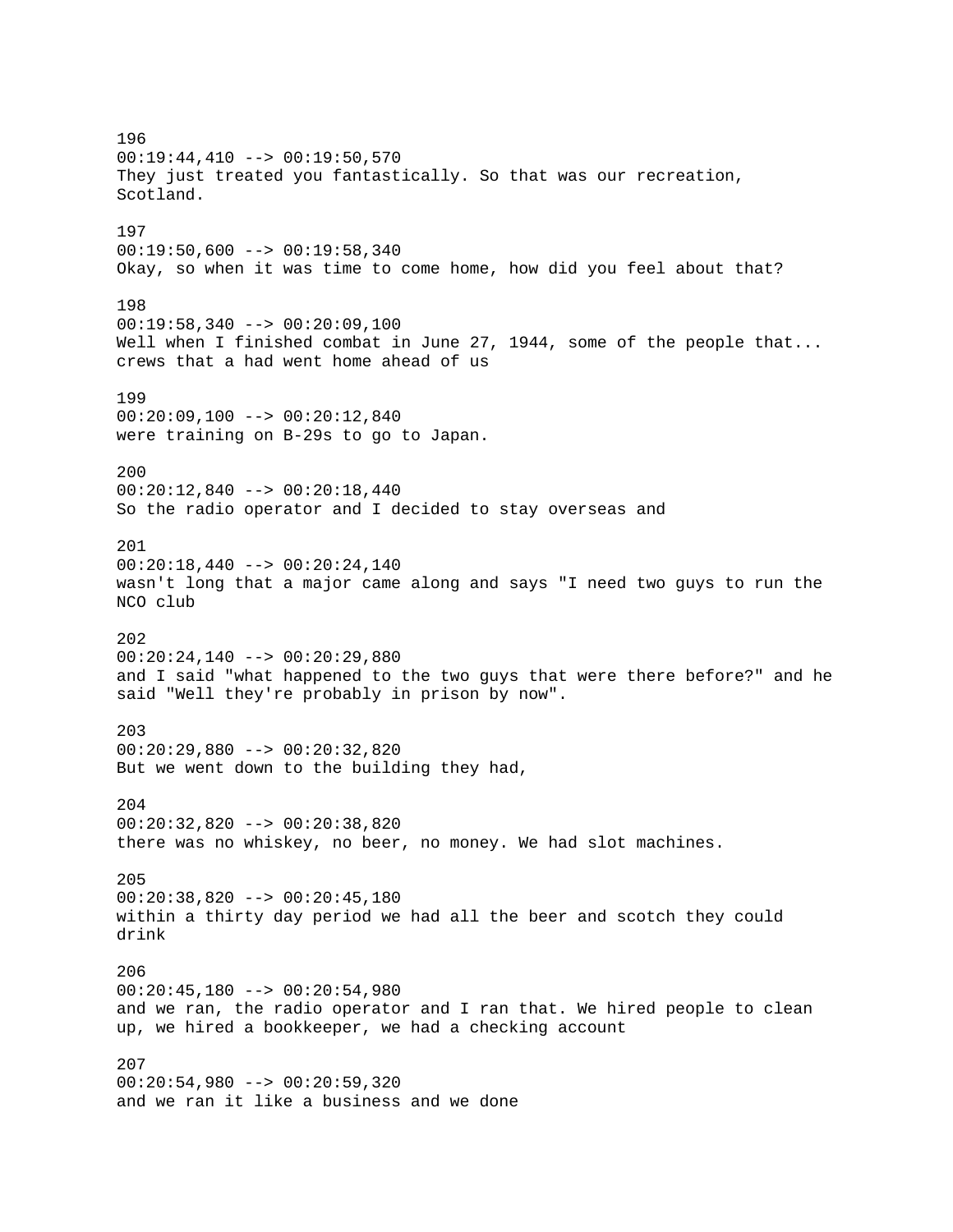that until the war was over 208  $00:20:59,320$  -->  $00:21:04,860$ They told us "well, when the war's are you've got to give everything you got to the Red Cross 209 00:21:04,860 --> 00:21:11,420 So as we approach that period of time, I went to London and bought all the scotch I could 210 00:21:11,420 --> 00:21:16,460 from the dealer and took it back and sold it to the fellows were 211  $00:21:16,460$  -->  $00:21:26,720$ members for \$0.50 a bottle and I still returns of empty bottles and soft drinks and barrels and... 212 00:21:26,720 --> 00:21:31,780 So we still had plenty of money to give to the Red Cross. 213 00:21:31,780 --> 00:21:36,780 Okay, so how did you return home? 214 00:21:36,780 --> 00:21:38,940 Can I tell you about this one mission? 215 00:21:38,940 --> 00:21:40,080 Umhmm. 216  $00:21:40,080$  -->  $00:21:55,060$ I have one mission I want to tell you story about and that's on 26th - 27th of February, 1944. 217  $00:21:55,060$  -->  $00:22:00,040$ We were flying this airplane nine yanks and a jerk and 218 00:22:00,040 --> 00:22:04,700 go ahead if you want to get a picture of it. 219  $00:22:04,700$  -->  $00:22:14,560$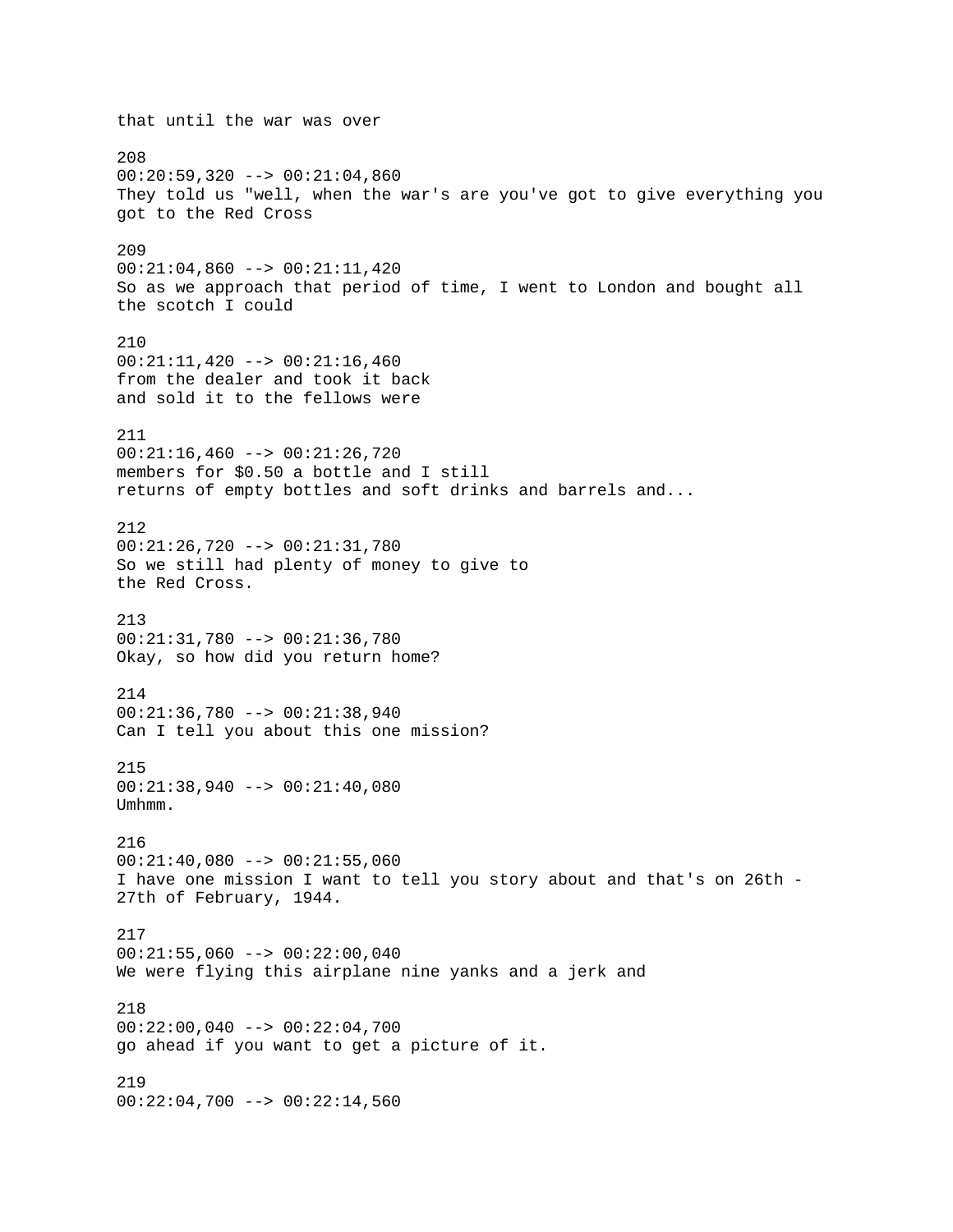we were coming off the target at Nuremberg. We took a an 88 shell up through the bomb bay, it missed me in the upper turret, 220  $00:22:14,560$  -->  $00:22:24,740$ it missed the radio operator sitting there, and it hit the armor plating behind the pilot and 221  $00:22:24,740$  -->  $00:22:29,400$ blew through the side. And if you look closely at the picture, 222  $00:22:29,400$  -->  $00:22:36,100$ you can see a hole is a side, you can see my parachute and shoes being blown out through that hole 223  $00:22:36,100$  -->  $00:22:37,220$ [laughing] 224 00:22:37,220 --> 00:22:44,340 and when got back to the channel, I crawled out and took a look at it. 225 00:22:44,340 --> 00:22:51,129 We lost our hydraulic system to the main wheel, we lost our communications to the waist. 226 00:22:51,129 --> 00:22:57,300 I carried a pair of pliers with me. I pinched off all the hydraulic lines going to the main wheel. 227 00:22:57,300 --> 00:23:05,080 Now in the front we had tanks, cumulative tanks. So I knew we had enough pressure brakes and flaps one time. 228  $00:23:05,080$  -->  $00:23:13,600$ So as we approached the airport the radio operator fires a red flare to give us preferential landing, 229  $00:23:13,600$  -->  $00:23:18,580$ I walk out into the bomb bay and there's a handle up overhead, 25 turns, 230  $00:23:18,580$  -->  $00:23:23,600$ the main wheel comes down, the waist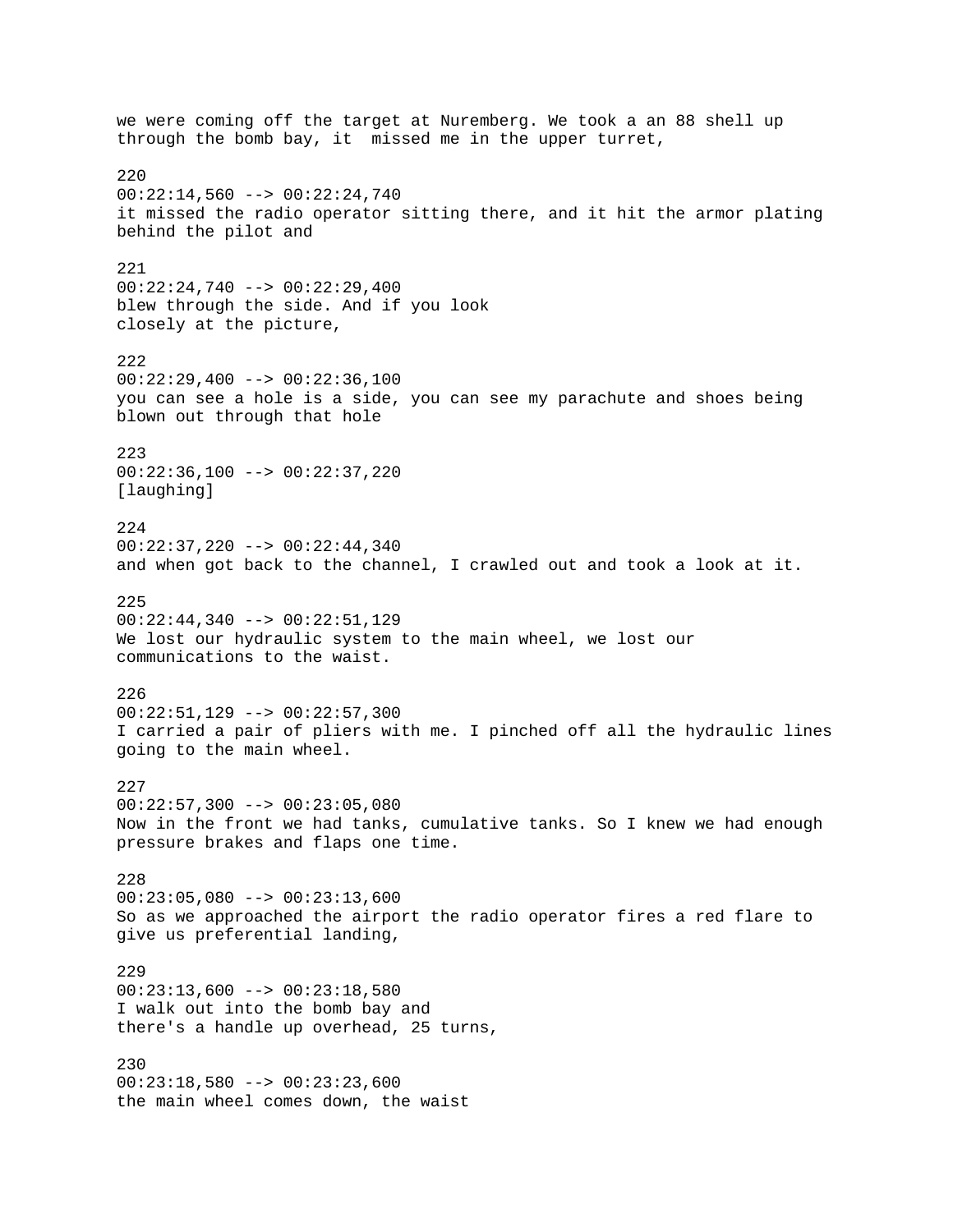gunner goes thumbs up it's down and locked. 231 00:23:23,600 --> 00:23:31,320 I go out to the front to toss out that nose wheel. I weighted about 138 pounds at that time, it weighs several hundred 232 00:23:31,320 --> 00:23:36,960 it was several hundred I pitched it out it would not block so I told the pilot. 233 00:23:36,960 --> 00:23:42,380 On the ground it was Captain Williams, when we were flying it was Mac. I said "Mac, We've got a problem, 234 00:23:42,380 --> 00:23:47,440 so if you put any weight on that wheel, that airplane's going to collapse. 235 00:23:47,440 --> 00:23:50,380 He ordered everyone to the tail, 236  $00:23:50,380$  -->  $00:23:58,560$ he and the copilot brought that aircraft in on the main wheels, nose high, all the way down the runway, 237  $00:23:58,560$  -->  $00:24:06,320$ Turned off.. turned our [inaudible] it collapsed. Very little damage to the airplane whatsoever. 238 00:24:06,320 --> 00:24:14,840 First guy to greet us was our squadron commander; Jimmy Stewart comes up and says "want to make sure you were alright". 239 00:24:14,840 --> 00:24:20,340 Some of the guys got our and kissed the ground and I'm told later that he had the pilot  $240$ 00:24:20,340 --> 00:24:26,800 went out and hung one on that night to celebrating that bringing that aircraft back and landing it safely.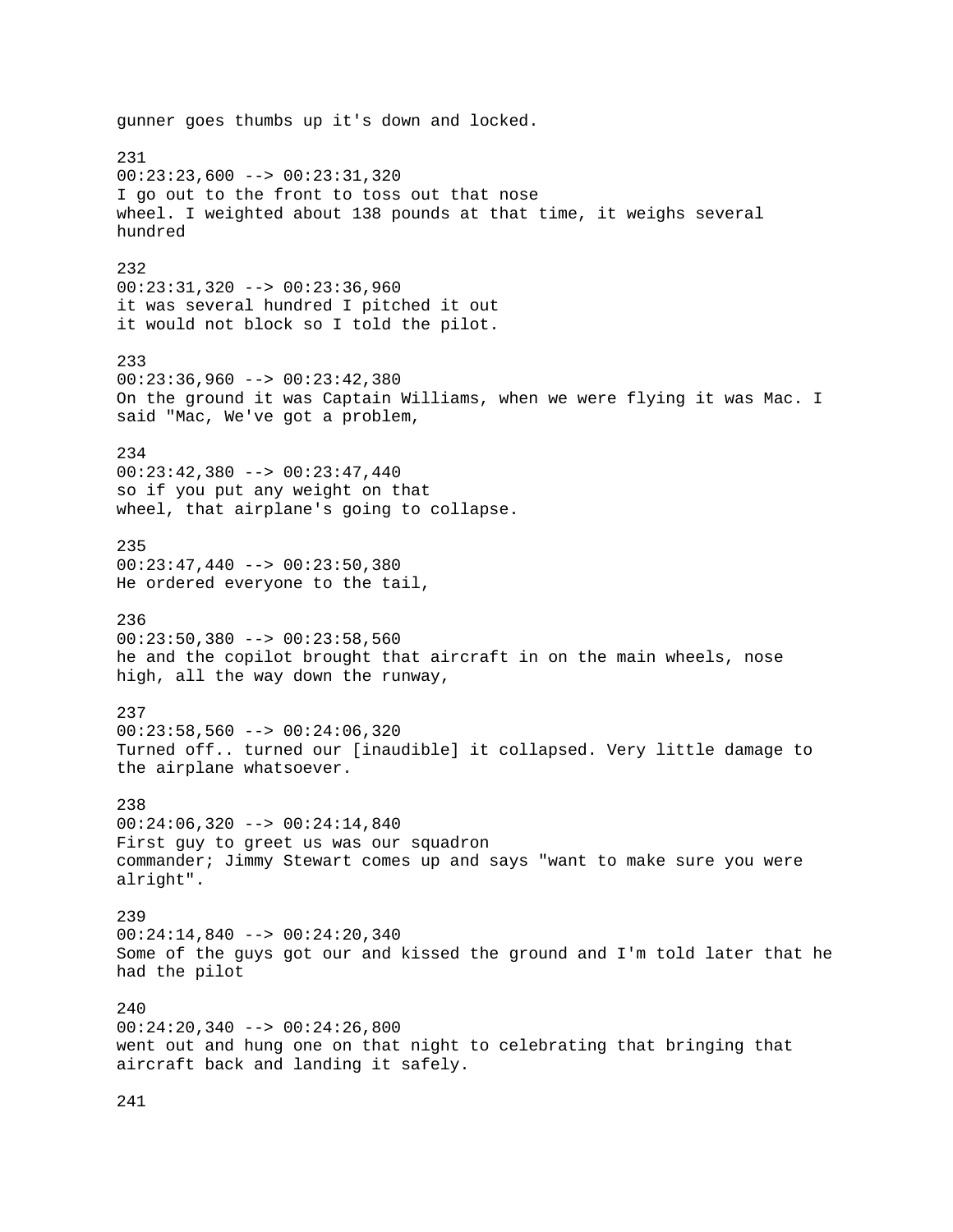00:24:26,800 --> 00:24:32,460 So that's about the only time that we really had any serious problems flying, 242 00:24:32,460 --> 00:24:39,020 was on that particular aircraft, but you heard me say experience kicks in. 243 00:24:39,020 --> 00:24:49,100 You learn in a hurry what to do when your flying combat and I'd like to say that, if you can land safely and walk away, it's a good landing. 244 00:24:49,100 --> 00:24:52,160 I walked away thirty times. 245  $00:24:52,160$  -->  $00:25:03,220$ There you go. Okay, so when you came home how were you received by your family and the community? 246 00:25:03,220 --> 00:25:07,160 Well probably not as bad as the Vietnam war, but 247 00:25:07,160 --> 00:25:17,320 there was no big celebrations whatsoever. I flew into... 248 00:25:17,320 --> 00:25:23,080 The war was over and I said "am I taking the boat home?" They said "no, you're flying" 249 00:25:23,080 --> 00:25:29,780 Went up to Prestwick, Scotland, had a B-24 there. Five man crew crawled aboard, 250 00:25:29,780 --> 00:25:35,380 ten passengers. We flew the northern route home. We were supposed to go into Massachusetts, 251 00:25:35,380 --> 00:25:38,740 but they were too busy. So we landed at Bangor, Maine. 252 00:25:38,740 --> 00:25:44,960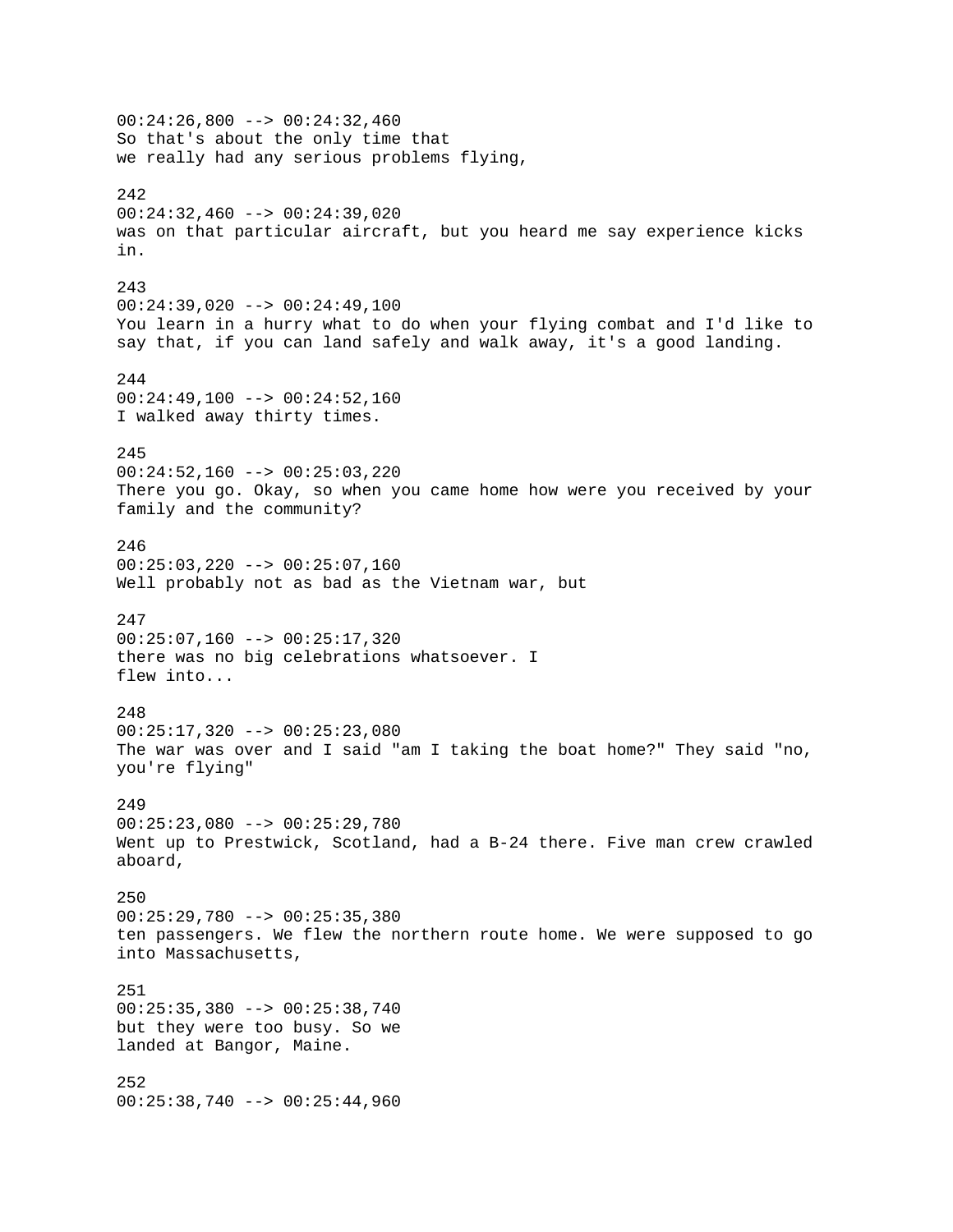What a beautiful sight to land in the United States at a place where there's beautiful pine trees, 253 00:25:44,960 --> 00:25:51,940 nice weather, and a PX where you get milkshakes and get a good cold beer for a change. 254 00:25:51,940 --> 00:25:55,380 And then from there, went to Massachusetts. 255  $00:25:55,380$  -->  $00:26:04,300$ We were sent home for our thirty day vacation and then I went back in to Camp Atterbury and 256  $00:26:04,300$  -->  $00:26:08,820$ at that point and time in the service you had points to get out. I had bucko points 257 00:26:08,820 --> 00:26:14,800 and they said "well let's see, you're an engineer and a gunner. We may need you". 258 00:26:14,800 --> 00:26:22,300 Sent me to Florida for thirty days vacation at Miami Beach and from there they finally sent me out to 259  $00:26:22,300$  -->  $00:26:27,160$ Liberal, Kansas in the middle of nothing. They said there's a girl behind every tree 260 00:26:27,160 --> 00:26:31,220 and there wasn't a tree within a hundred miles of that place. [laughing] 261 00:26:31,220 --> 00:26:40,620 Anyhow, I was there until Lawrence Tibbets dropped the bomb over in Japan and the war ended very quickly after then. 262  $00:26:40,620$  -->  $00:26:46,200$ We had birds in the air that night or that day and soon as the word 263  $00:26:46,210$  -->  $00:26:51,880$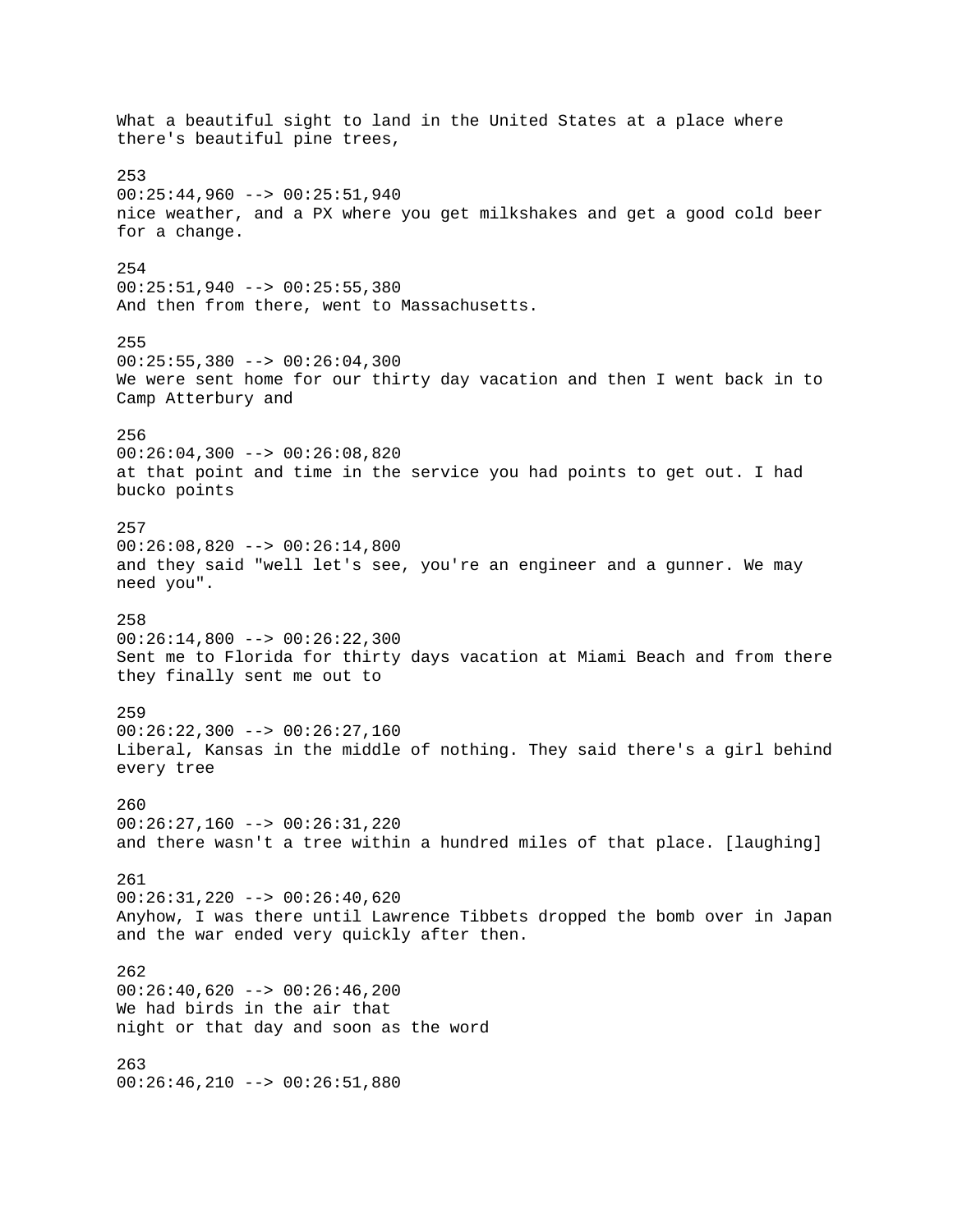was announced on TV and all the guys ran and we were in a dry area, but I've never 264 00:26:51,880 --> 00:27:00,080 seen so much whiskey come out of trunks in my life. All the crew took off. I said "hey, we've got airplanes up there that we've go to get down". 265 00:27:00,080 --> 00:27:07,980 I was working on the ground crew at that time. So I stayed until we got the birds back on the ground safely 266 00:27:07,980 --> 00:27:11,340 and the next day I go to headquarters and I said "you know, 267  $00:27:11,340$  -->  $00:27:18,000$ they're going be discharging us very soon. You think you can get my name to the top the list?" and they did. 268 00:27:18,000 --> 00:27:25,000 So in short order I was heading back to Camp Atterbury and then home from there. 269 00:27:25,000 --> 00:27:29,260 Okay so how did you readjust to civilian life? 270  $00:27:29,260$  -->  $00:27:39,900$ You know I don't... They talk about that today. I don't think we had any serious problem that I know of. 271 00:27:39,900 --> 00:27:46,760 It's just like they say "were you scared when you were flying?" No. I'm just like the kids today. 272 00:27:46,760 --> 00:27:51,800 You're going to live forever. Nothing's going to happen to you and that's way we were. 273 00:27:51,800 --> 00:27:59,920 Unfortunately, the Air Corps had the highest percentage loss of any of the groups overseas. 274 00:27:59,920 --> 00:28:11,960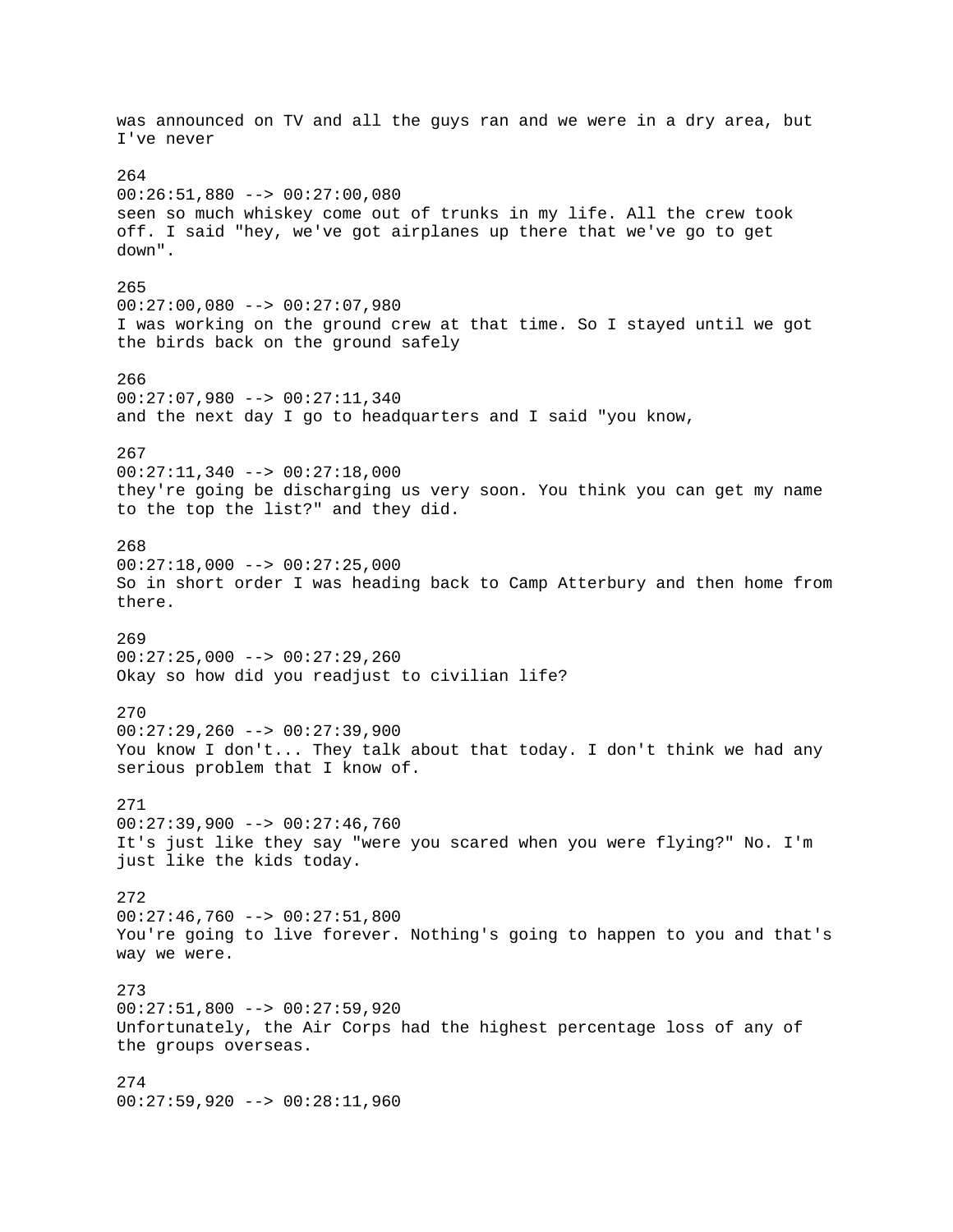In early February of '43, on one mission we lost sixty bombers and that's times ten. So you can see the losses were tremendous 275 00:28:11,960 --> 00:28:22,240 in our period of time. I knock on wood, I'm still here. I made my thirty missions and I came back safely 276 00:28:22,240 --> 00:28:29,220 and I thank that good guy upstairs every day for each day I have on this good earth. 277 00:28:29,220 --> 00:28:37,580 Okay, so have you remained in contact with any any of your fellow veterans over there? 278 00:28:37,580 --> 00:28:45,700 I was in contact with the radio operator for a long period of time and I visited him in his home in New York City 279 00:28:45,700 --> 00:28:52,240 or Binghamton, NY, pardon me and also when he went to Florida, I visited him down in Florida. 280 00:28:52,240 --> 00:28:57,920 I call by Florida or I called my pilot once and he was supposed to meet us 281 00:28:57,930 --> 00:29:01,870 at the Hilton Head for a meeting. He didn't come and I call him. 282 00:29:01,870 --> 00:29:06,690 I said "you still smoking those damn camels?' and he said "yeah, it's too late to quit" 283 00:29:06,720 --> 00:29:14,740 and it was too late, because it wasn't long, he was gone. I am the only survivor of our crew. The rest of them are all gone. 284 00:29:14,740 --> 00:29:21,380 So at 95 I'm lucky I'm still here. 285 00:29:21,380 --> 00:29:25,560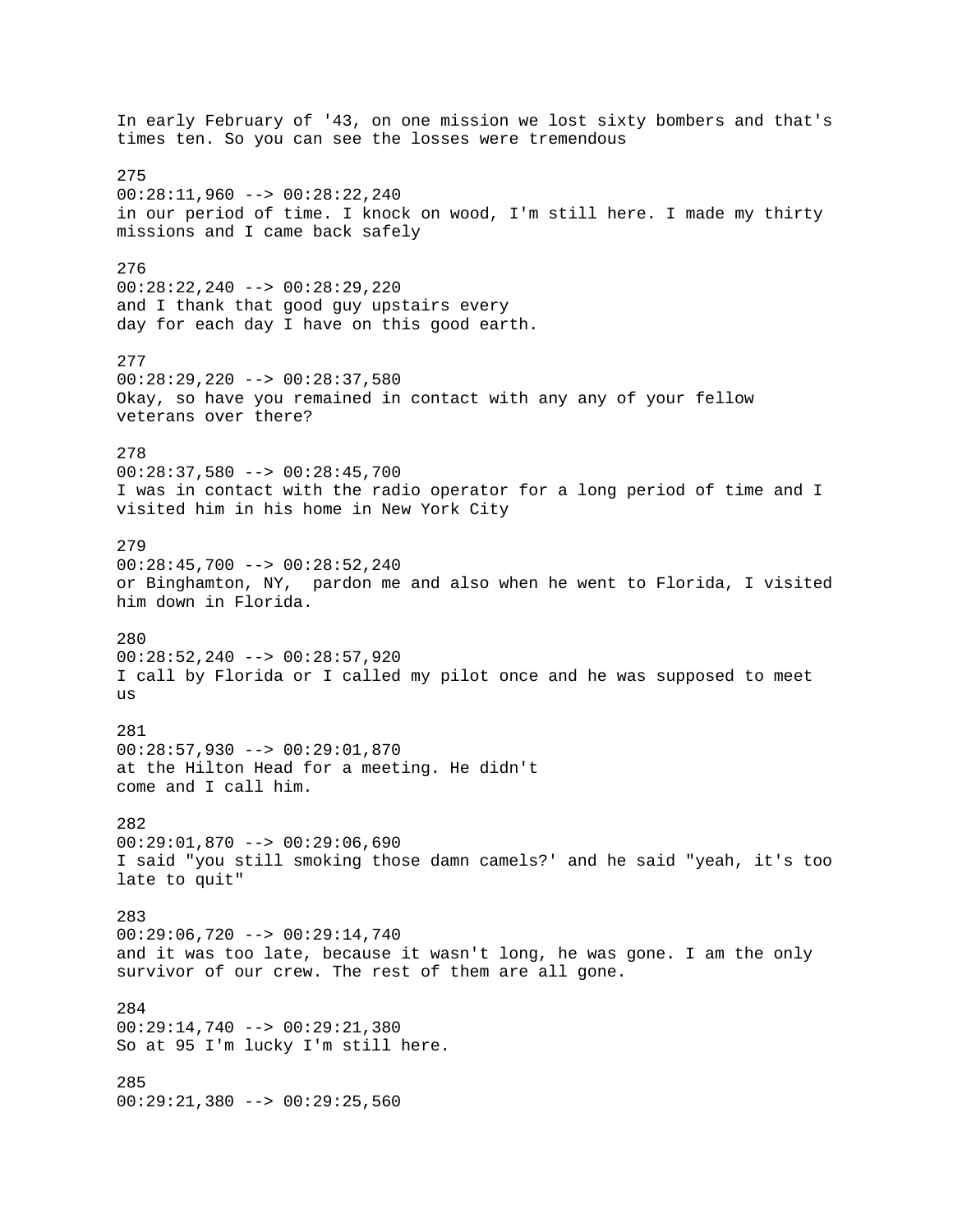So are you a member of any veterans organizations? 286  $00:29:25,560$  -->  $00:29:30,300$ I've been a member of the American Legion for sixty-nine years. 287  $00:29:30,300$  -->  $00:29:34,040$ I was post commander. It takes three years to get there. 288 00:29:34,040 --> 00:29:40,660 I went into district and was active in the district. That's ten counties in northern Ohio 289 00:29:40,660 --> 00:29:45,120 and I tried to visit every post in that area at least once. 290 00:29:45,120 --> 00:29:54,980 Then some areas like Mansfield, Sandusky, and Elyria I was there many many times. you swore in the new officers when they came aboard. 291 00:29:54,980 --> 00:30:01,260 I've had the opportunities to speak at Memorial Day and I've had the opportunity on Veterans Day. 292  $00:30:01,260$  -->  $00:30:06,480$ This being quite frequently. So yes I've been busy. [laughing] 293  $00:30:06,480$  -->  $00:30:12,520$ After that, one day, my wife was still working. She worked for the Yellow Springs Instrument Company and on day I said 294 00:30:12,520 --> 00:30:17,420 "boy, there's got to be something to do besides play golf and mow the lawn. 295  $00:30:17,430$  -->  $00:30:24,420$ I started going to elder hostel programs, educational programs held throughout the United States. 296  $00:30:24,420$  -->  $00:30:29,420$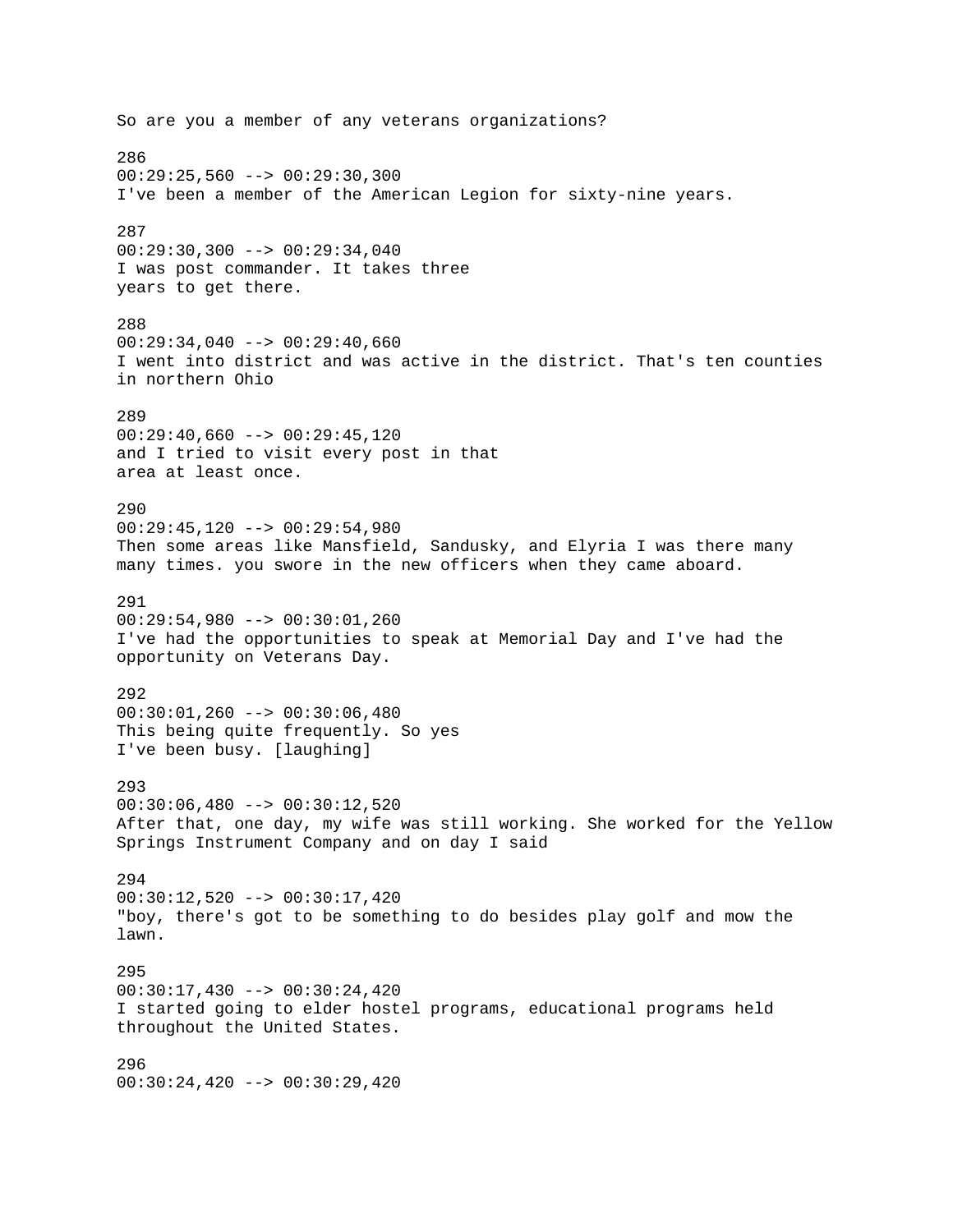I've attended twenty-four of those programs from Detroit to Washington, D.C. 297  $00:30:29,420$  -->  $00:30:39,280$ to Florida couple of times and Kentucky and Texas and Arizona. So I've been all over 298 00:30:39,280 --> 00:30:44,640 and now my wife went with me on the last one to Savannah, Georgia. 299  $00:30:44,640$  -->  $00:30:51,080$ So yes, I've been busy and I think that's the way you've got to live and have a long life. You can't sit in a chair and rock. 300  $00:30:51,080$  -->  $00:30:56,060$ You've got to get up and move around and do something, every day. 301 00:30:56,060 --> 00:31:01,680 Okay, so how are you a part of the Dayton Honor Flight? 302 00:31:01,680 --> 00:31:10,260 I was there when they dedicated the World War II Memorial. My son and daughter took me there. 303  $00:31:10,260$  -->  $00:31:15,100$ the only problem is there was 100,000 people there and you couldn't see nothing. 304 00:31:15,100 --> 00:31:21,440 So five years ago I got the opportunity to go on an Honor Flight and a young lady I bet there 305 00:31:21,440 --> 00:31:26,400 was escorting us around and I said "what are you doing in Washington D.C.?" 306 00:31:26,440 --> 00:31:32,840 She says "I'm taking graduate work". I said "well were did you graduate from?' She says "Bowling Green". 307 00:31:32,840 --> 00:31:37,340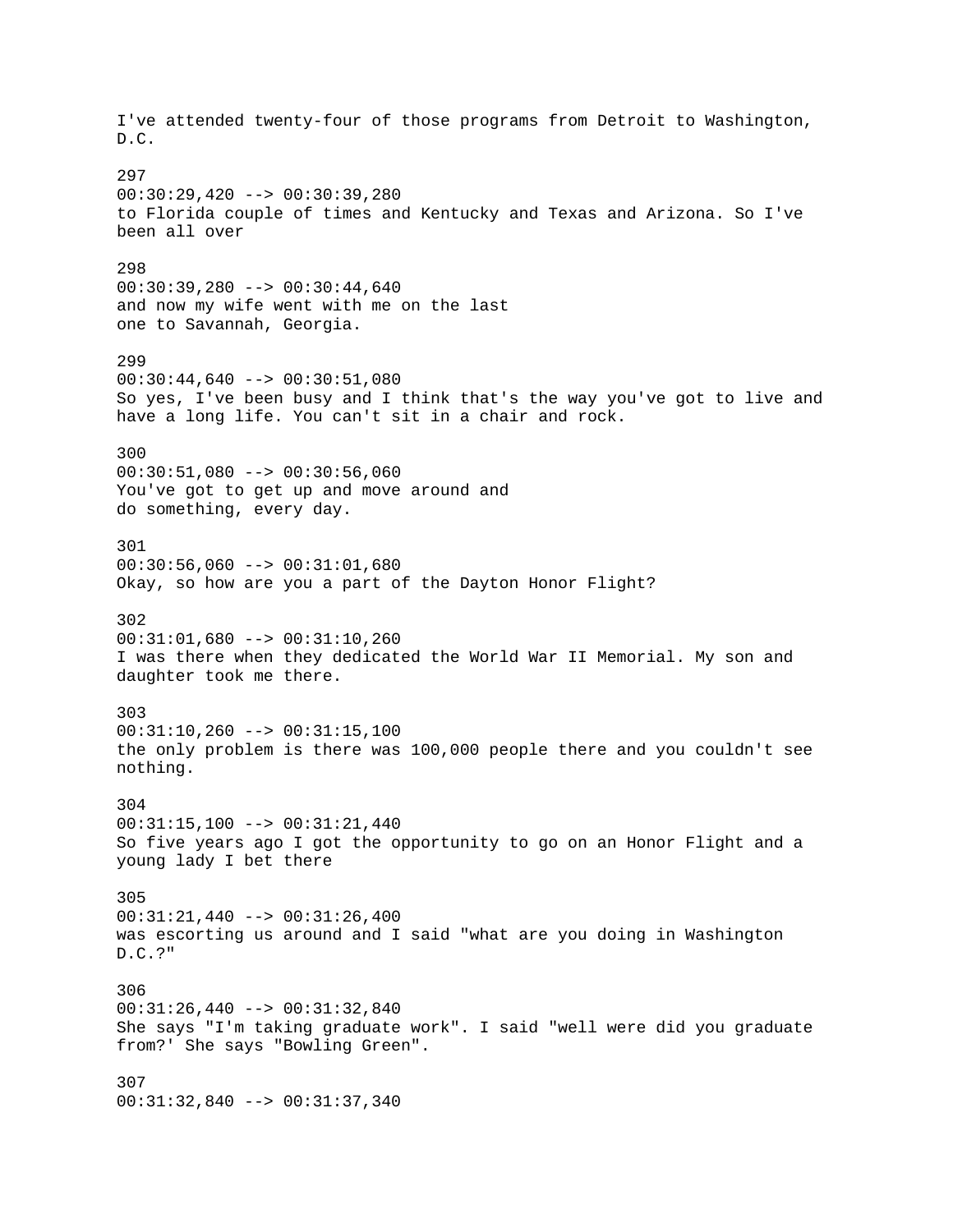I said "oh my goodness, my son and daughter both graduated from Bowling Green". 308 00:31:37,340 --> 00:31:43,740 So we hit it off real well. She escorted me around that place and she knew everything 309 00:31:43,740 --> 00:31:49,120 there was to know about that World War II Memorial. We even got down to... 310 00:31:49,120 --> 00:31:55,120 We seen the whole bit that they have here and if you walk outside and down into a hole, 311  $00:31:55,120$  -->  $00:32:03,980$ you can see where Kilroy was here. A lot of people go and don't see Kilroy, but he is there on a wall. So yes, 312 00:32:03,980 --> 00:32:10,640 I've been to Honor Flight and then when you come home, they give you a certificate, your family is there 313 00:32:10,640 --> 00:32:19,180 there's a band there, there's an honor guard there, you're treated royally, more than you were when you left the service. 314 00:32:19,180 --> 00:32:20,300 Good. 315 00:32:20,300 --> 00:32:22,840 I have one bit of trivia when you're all done. 316 00:32:22,840 --> 00:32:31,780 Okay. Alright, so how did your wartime experiences affect your life? 317 00:32:31,780 --> 00:32:37,340 Well it makes you more aware of every day that you're here 318 00:32:37,340 --> 00:32:42,620 that God has given you permission to be here and to fulfill your life to

319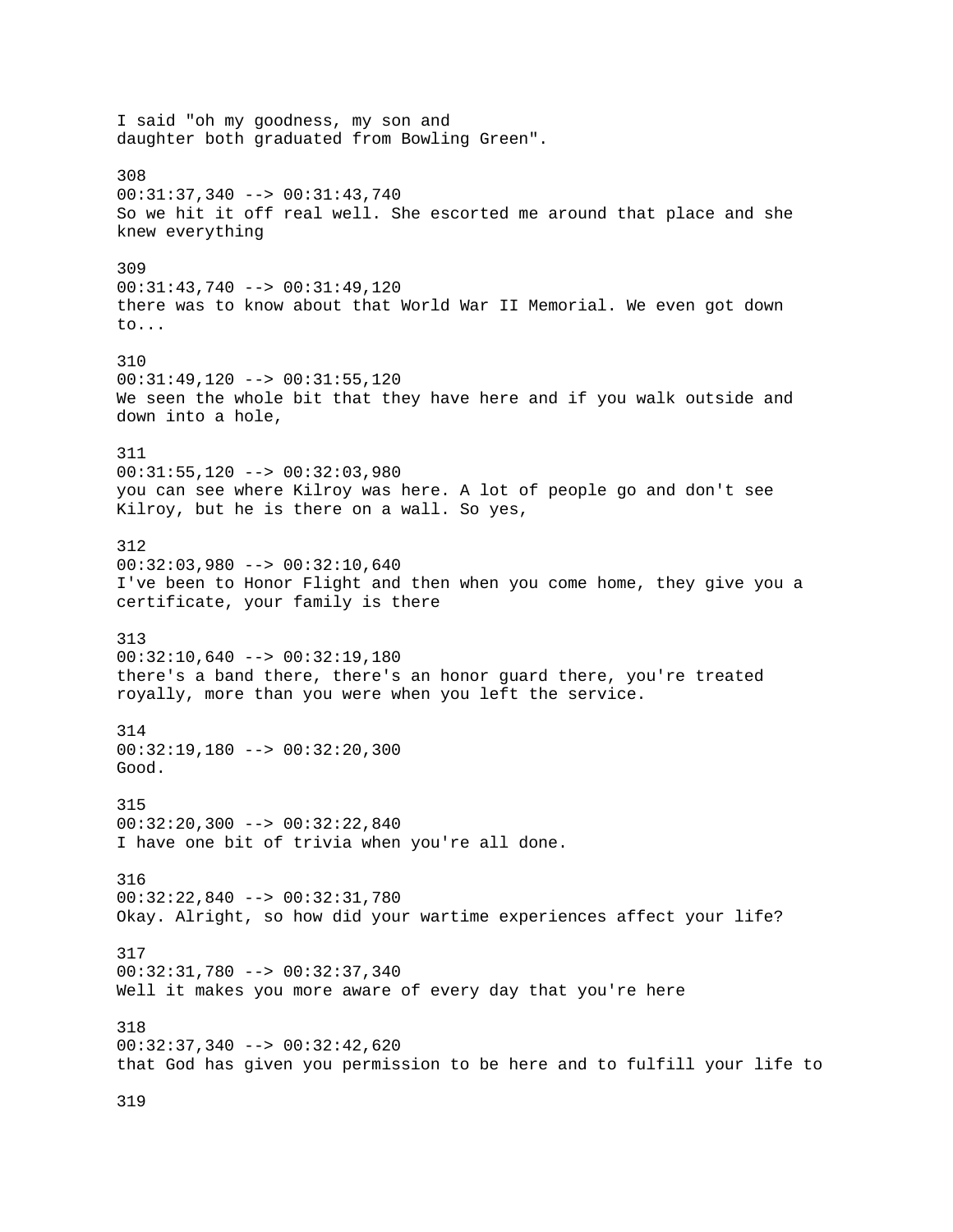00:32:42,630 --> 00:32:50,320 its fullest everyday that you're here. War experience, a lot of people have a problem with it, but I don't. 320 00:32:50,320 --> 00:33:00,760 I love talking about the service that I was in, I'm prod of what I've done in the service. So, don't bother me one iota. 321 00:33:00,760 --> 00:33:04,720 So what are some life lessons you learned from your military service? 322 00:33:04,720 --> 00:33:05,900 I didn't hear that. 323 00:33:05,900 --> 00:33:11,500 What are some life lessons you learned from your service? 324  $00:33:11,500$  -->  $00:33:16,950$ Well the first thing you learn is discipline and you learn how to do things and complete 325  $00:33:16,950$  -->  $00:33:23,190$ your message or whatever you're doing. Military service is good and 326 00:33:23,190 --> 00:33:27,540 I've always advocated that every kid that graduates out of high school ought to have 327 00:33:27,540 --> 00:33:32,839 at least three to six months in military service. They would learn discipline in a hurry 328 00:33:32,840 --> 00:33:38,860 and we wouldn't have some of the problems that were to having today with young people. 329 00:33:38,860 --> 00:33:50,960 So how has your military service impacted your feelings about war and the military in general? 330 00:33:50,960 --> 00:33:59,780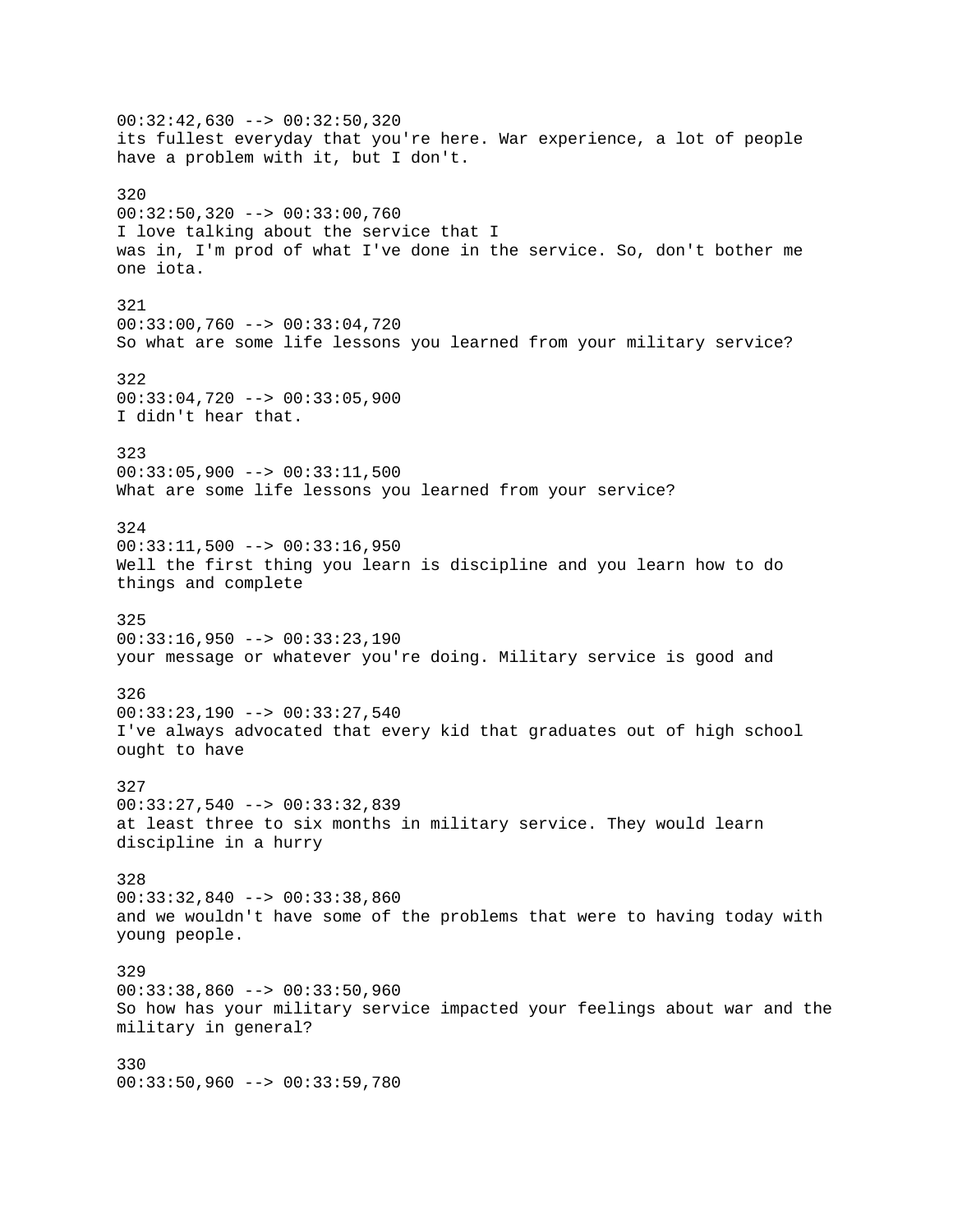I've got to be careful how I answer this one. [laughing] During the war we had people that knew what they were doing. 331 00:33:59,780 --> 00:34:04,300 We had generals like Patten, who was famous for moving into moving 332 00:34:04,310 --> 00:34:09,580 his tanks across the country. We had a general like Eisenhower that was famous 333 00:34:09,580 --> 00:34:14,760 for what he done, squadron commander like Jimmy Stewart that knew what he was doing, and our 334 00:34:14,760 --> 00:34:22,960 squadron leader. Quite different that what we have today. 335 00:34:22,960 --> 00:34:31,640 Got ya. What message would you like to leave for future generations who will watch this interview? 336 00:34:31,640 --> 00:34:45,440 Well, I think primarily young people today got to stop and realize what happened in World War II. 337  $00:34:45,440$  -->  $00:34:50,560$ I like to tell them when I finish the speech out here to the young people, 338  $00:34:50,560$  -->  $00:34:54,560$ What would have happen if Japan had won the war? 339 00:34:54,560 --> 00:35:01,680 What would have happened if Germany would've won the war? If you were even here today, what would this country be like? 340 00:35:01,680 --> 00:35:06,840 Be proud of this country, protected it, love it, and do anything you do. 341  $00:35:06,840$  -->  $00:35:15,460$ If you have to go into service, do so gladly and take care of this American flag that flies behind us.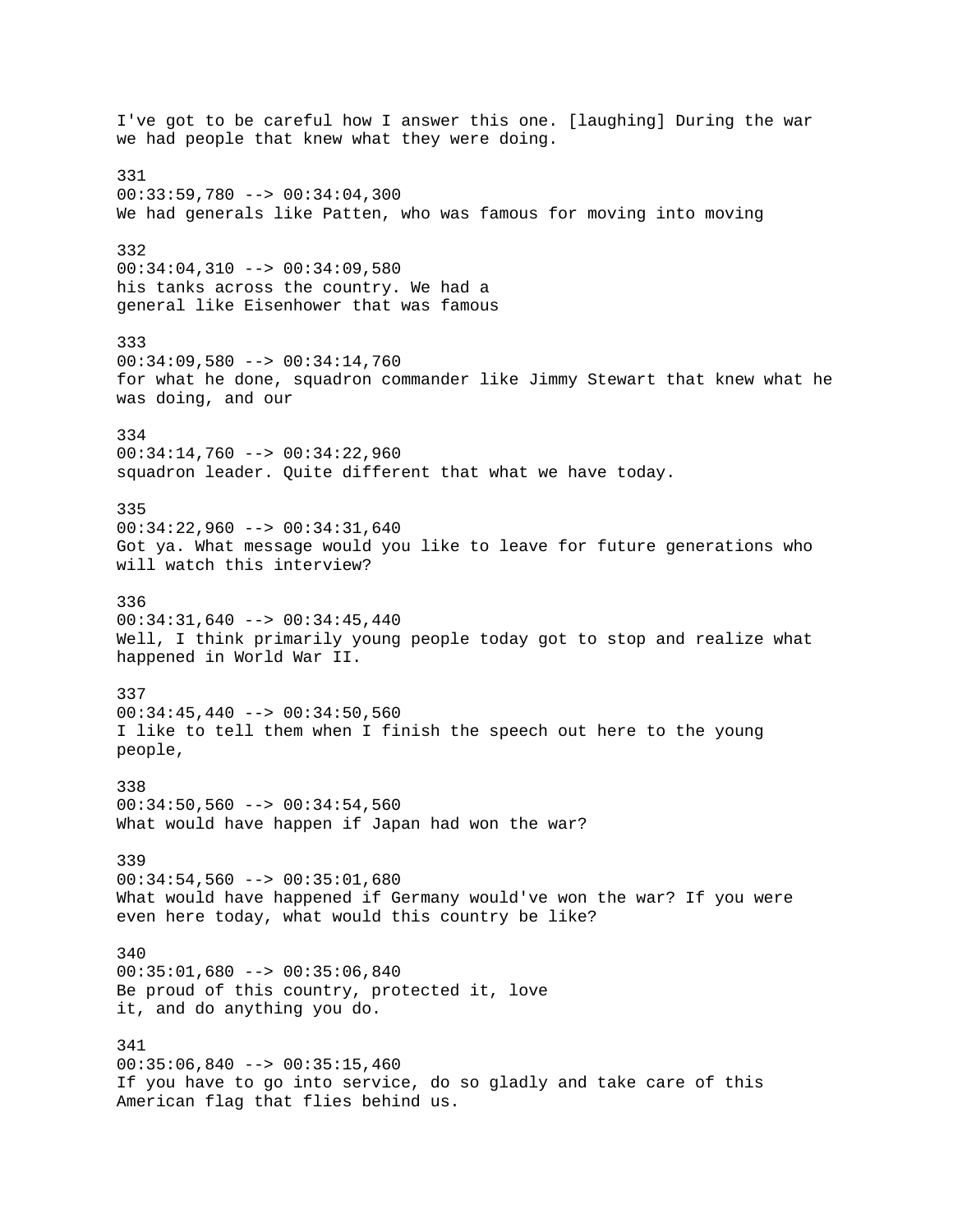342  $00:35:15,460$  -->  $00:35:19,280$ I cherish that flag and I 343 00:35:19,280 --> 00:35:27,280 tell a little story of Johnny Cash's about this American flag and I've read it many times to the groups out here 344 00:35:27,280 --> 00:35:33,300 and it finishes very simple: "we raise it up every morning, we bring it down every night, 345 00:35:33,300 --> 00:35:42,180 we fold it up right, we never let it touch the ground, I'm proud of that old American flag. 346 00:35:42,180 --> 00:35:46,860 Is there anything you feel like we haven't discussed or should be added to this interview? 347  $00:35:46,860$  -->  $00:35:55,440$ Yes, let me say one thing, it's a trivial question. 348 00:35:55,440 --> 00:36:02,320 You've seen the firing squad? They fire three volleys, 349 00:36:02,330 --> 00:36:09,220 they call it the twenty-one gun salute. If you've been to Arlington Cemetery, you've seen the soldier march 350 00:36:09,220 --> 00:36:17,200 across the front of that platform, twenty-one steps one way, twenty-one steps back. 351 00:36:17,200 --> 00:36:29,880 The signing of the Declaration of Independence in 1767, one-seven-sixseven, twenty-one. 352 00:36:29,880 --> 00:36:30,760 Oh. 353 00:36:30,760 --> 00:36:32,080